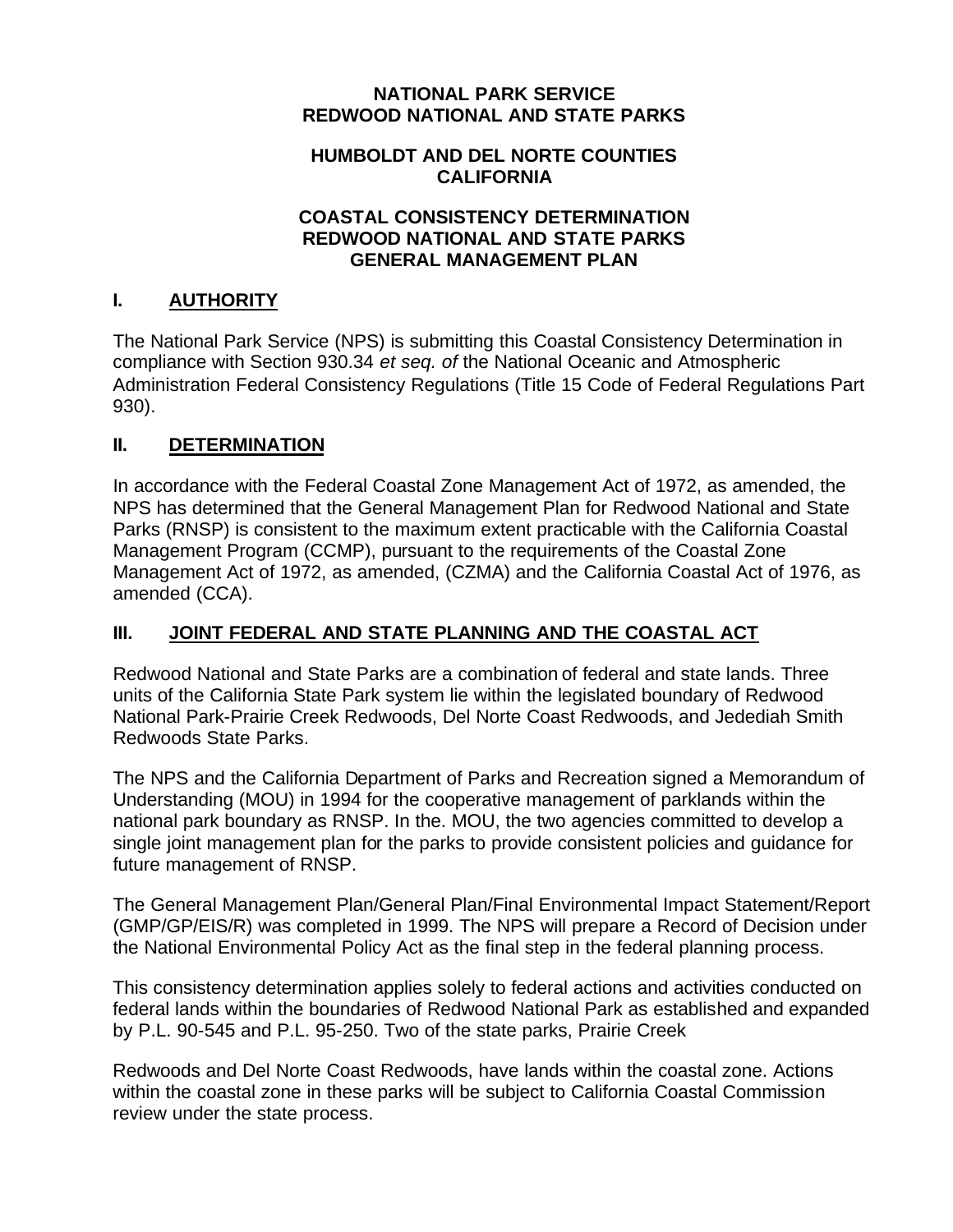The General Management Plan (GMP) contains proposals at varying levels of specificity in compliance with the Council on Environmental Quality's guidelines for implementing NEPA that require an EIS to address proposals that are ripe for decision, with later decisions to be tiered off the broad EIS. Future site-specific implementation planning on federal lands within coastal zone boundaries will be accompanied as needed by consistency determinations that provide additional detail for each proposal.

## **IV. PROJECT AREAS AND ACTIVITIES SUBJECT TO CONSISTENCY DETERMINATION**

The implementing regulations of the CZMA and the policies of the California Coastal Commission apply to lands within coastal zone boundaries and to activities conducted outside the coastal zone that may affect lands within the coastal zone. The GMP includes actions and programs in both categories.

The GMP contains a mixture of general and specific actions and proposals. This consistency determination evaluates all these in as much detail as is presently available. Some actions, programs, and proposals will need additional federal consistency determinations in the future when site-specific information is available.

## **Standard of Review**

Under Section 307 (c) (1) of the CZMA, 16 USC Section 1456 (c) (1), federal activities that effect any land or water use or natural resource of the coastal zone are required to be consistent with the affected state's coastal management program to the "maximum extent practicable." Section 930.32 of the National Oceanic and Atmospheric Administration's regulations implementing the CZMA (15 CFR part 930) defines "consistent to the maximum extent practicable" as follows:

*(a)(1) The term ''consistent to the maximum extent practicable'' means fully consistent with the enforceable policies of management programs unless full consistency is prohibited by existing law applicable to the Federal agency.*

The standard of review for federal consistency determinations consists primarily of the principal component of the CCMP, namely the policies of Chapter 3 of the Coastal Act. Section A(6) of the Introduction to the CCMP also states, that, once incorporated into the CCMP, certified Local Coastal Programs (LCPs) "will be used in making federal consistency determinations*"*. If an LCP that the Commission has certified and incorporated into the CCMP provides development standards that are applicable to the project site, the LCP can provide guidance in applying Chapter 3 policies in light of local circumstances. If the Commission has not incorporated the LCP into the CCMP, it cannot guide the Commission's decision, but it can provide background information.

The Commission has certified LCPs for areas in both Humboldt and Del Norte counties that are relevant to management of RNSP.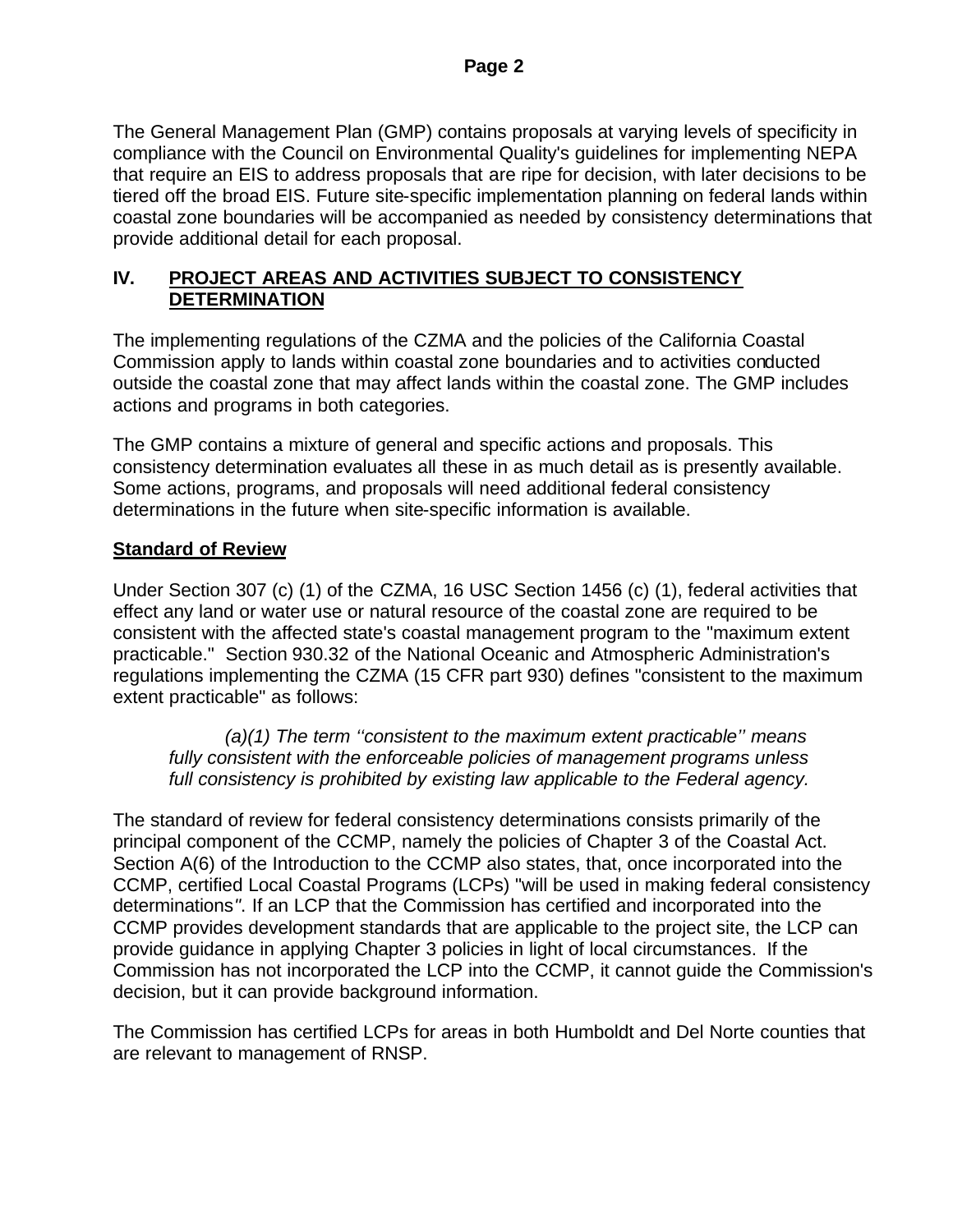### **Prior Commission Action on NPS Proposals at Redwood National Park**

Several previous NPS actions in Redwood National Park have been subject to federal consistency review. These actions were the 1979 General Management Plan (CD-01 7-79) the 1983 Redwood Creek estuary management plan (CD-031-83) and estuary management and wetland enhancement projects in 1984 and 1985 for the mouth of Redwood Creek (CD-01 8-84, CD-020-85); and the 1990 Freshwater Spit management plan (CD-022-90).

### **Project Description**

The General Management Plan is intended to provide comprehensive guidance for managing the resources and visitor use of RNSP. The purpose of the plan is to provide an overall direction for resource preservation and visitor use in RNSP and a basic foundation for decision making for the next 15 to 20 years. More detailed implementation plans will be prepared for actions and programs to be tiered off the GMP/EIS. Some actions and programs might affect the coastal zone and will require additional federal consistency determinations and Commission review.

General actions typically undertaken in national parks that will occur throughout RNSP and within the coastal zone are protection, preservation, and interpretation of natural and cultural resources, and providing access to the full spectrum of resources to enhance visitor enjoyment and understanding of RNSP.

This part of the consistency determination summarizes NPS actions and programs that may occur in or affect the coastal zone, followed by more detailed descriptions of each actions or program in relation to specific coastal policies.

The major programs outlined in the GMP that are subject to consistency determination because they occur in or affect lands in the coastal zone include:

I . Management Zoning, including Marine Management Zone

2. Watershed Restoration, including Management and Restoration of the Redwood Creek **Estuary** 

- 3. Vegetation Management
- 4. Cultural Resource Management
- 5. Public Use, Recreation, and Visitor Safety
- 6. Facility Development

#### **Management Zoning**

RNSP is divided into nine management zones that describe the desired resource conditions and visitor experience, and the type of facilities allowed (pp. 22-32; Alternative I maps a, b, c). The coastal zone boundary overlaps all the management zones, except the Bald Hills zone, at some location in RNSP. The management zones provide guidance for managing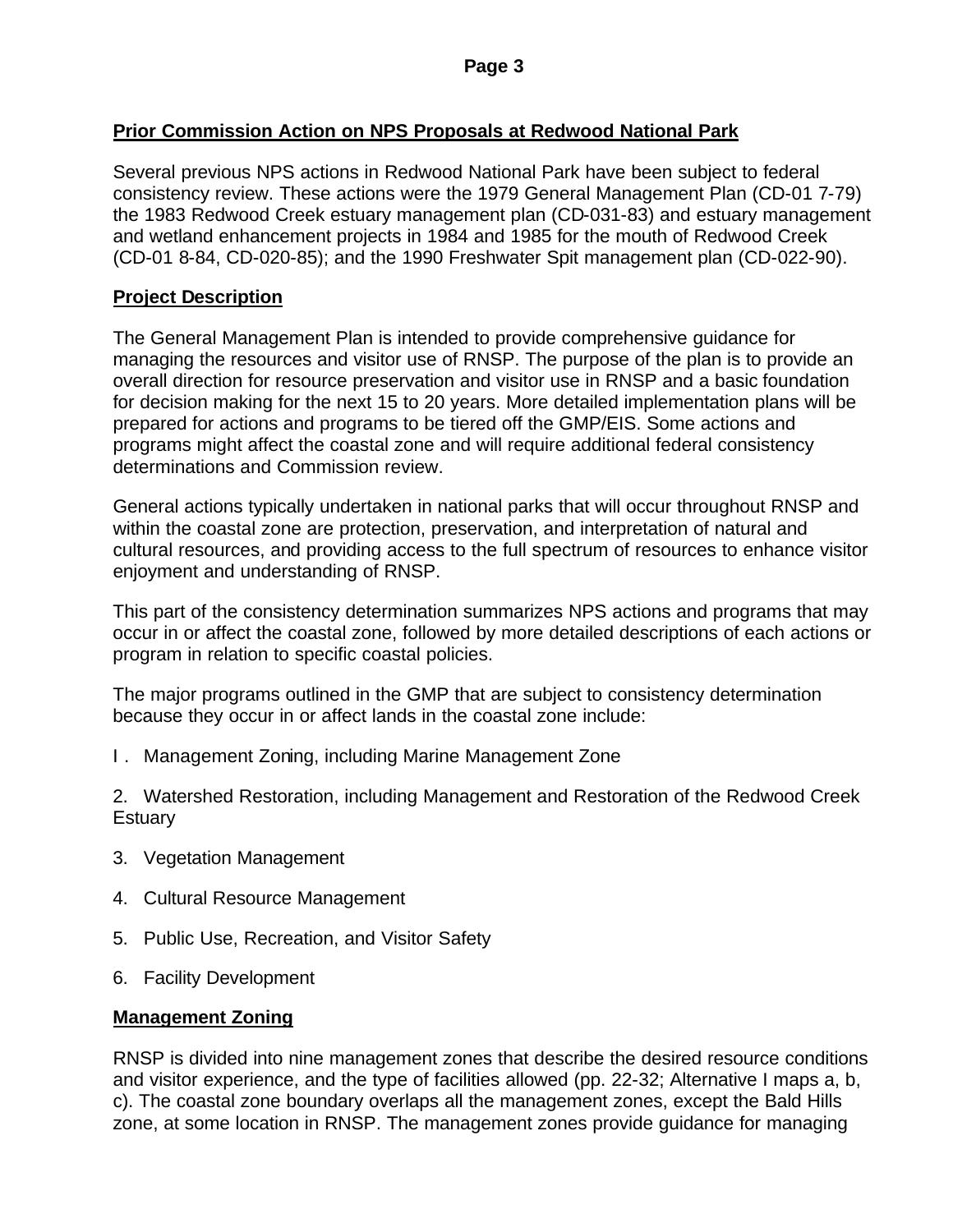areas in which the GMP makes no specific proposals or for resolving issues for resource management and visitor use that arise in the future. Different degrees of development and allowable uses distinguish the zones.

The developed and high-standard transportation zones are intended to have concentrated development and heavy use. Developed zones have been restricted to as small an area as necessary to provide essential services. NPS facilities in the coastal zone that are identified as developed zones are the Crescent Beach Education Center, the Redwood, Hostel at Wilson Creek, the Requa maintenance facility, and the Redwood Information Center. U. S. Highway 10 1 along the coast is in the high standard transportation zone. The highway is owned and managed by the California Department of Transportation (Caltrans) and is not subject to proposals in the GMP. The NPS will continue to work closely with Caltrans to ensure protection of the redwood forests in the highway corridor and that travelers on the highway would have a world-class scenic travel experience.

The GMP describes a marine management zone, all of which lies within the coastal zone boundaries. The marine management zone includes 3,627 acres in Del Norte County and 2,312 acres in Humboldt County of coastline and ocean waters lying between the mean high water line and extending westward one-quarter mile to the Congressionally established national park boundary. This zone is dominated by marine forces and processes, which will be allowed to continue unhindered by management action. The desired visitor experience within the marine management zone varies widely, depending on the proximity to other management zones. Visitors to the coastline in RNSP may experience a range of conditions varying from areas that have never been altered by human beings (steep cliffs in the primitive zone and offshore rocks in the marine management zone) to areas developed specifically for visitor use (Redwood Information Center in the developed zone).

The majority of park lands in the coastal zone that lie inland of the marine management zone are included in the primitive or backcountry zones. The primitive zone is intended to include lands that are in essentially natural condition and where low use is desirable to protect resources. No facilities or development other than existing trails will be allowed in this zone.

Backcountry zones are intended to preserve resources in a pristine state while allowing for primitive developments to serve visitors. There are two subcategories of backcountry zone, mechanized and non-mechanized. The two backcountry zones are distinguished primarily by whether mechanized forms of visitor transportation such as mountain bikes are allowed on trails (backcountry mechanized). Unpaved trails, primitive campgrounds and camping areas, and walk-in picnic areas are allowed in the backcountry zones. The Coastal Trail south of Enderts Beach, and the Nickel Creek, DeMartin, and Flint Ridge primitive campgrounds are zoned as backcountry mechanized. In frontcountry zones, resource protection takes precedence over development. A full range of facilities to serve visitors is allowed in frontcountry zones but resources must be the dominant feature. Crescent Beach and Enderts Beach are frontcountry zones, as are the Lagoon Creek picnic area, the High Bluff overlook along the Coastal Drive south of the Klamath River, and Freshwater Spit.

The cultural zone is applied to areas whose primary resources are archeological, historical, or ethnographic properties, or cultural landscapes, or where the intended use is associated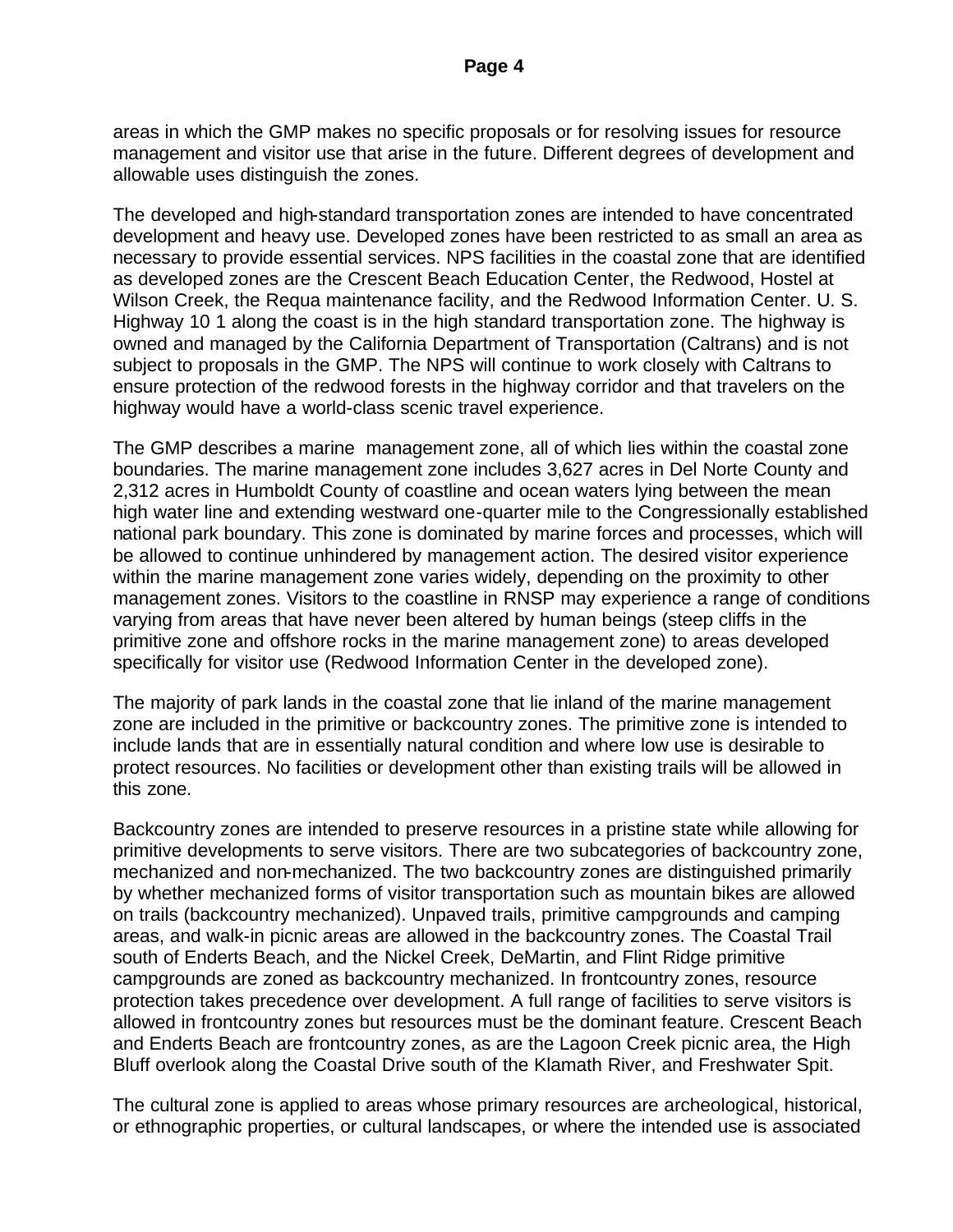with American Indian traditions. The area south of the Klamath River mouth and the mouth of Redwood Creek and its estuary are major cultural zones within the coastal zone.

### **Watershed Restoration**

This program involves removal of, and projects to control erosion on, abandoned roads to prevent excessive sedimentation of park streams and degradation of aquatic resources caused by road erosion and failure (pp. 33-37, 48, 58). The majority of actions under this program will take place outside the coastal zone in the Redwood Creek basin, but lands and resources that lie downstream in the coastal zone would be affected. The Redwood Creek estuary in the coastal zone is affected by the watershed restoration program upstream, as well as being directly affected through restoration proposals described in the GMP. The watershed restoration program will have a beneficial effect on the Redwood Creek estuary and other lands in the coastal zone through reduction of excess sediment that would otherwise move downstream and be deposited into the estuary to the detriment of the wildlife and anadromous fish habitat and the estuarine wetlands.

Restoration of the Redwood Creek estuary will require coordination among many agencies and property owners (pp. 58). The GMP describes a range of proposals that would restore the estuary to varying degrees (pp. 299-304). Flood control levees along Redwood Creek have altered the physical and biological functioning of the estuary. This has resulted in decreased water circulation, fewer deepwater pools, decreased extent of wetlands and riparian habitat, deteriorated water quality, degraded juvenile rearing and adult holding habitat for fish, and reduced wildlife and invertebrate abundance and diversity. The estuary is critical to the survival of coho salmon, chinook salmon, and steelhead, all federally listed, proposed, or candidates for listing under the Endangered Species Act. The estuary and its tributaries are also important habitat for coastal cutthroat trout, a federal candidate for listing as threatened. When there is insufficient flow in Redwood Creek to break through the sand berm at the mouth, the water levels rise in the estuary and cause flooding on adjacent private agricultural land. Repeated breaching of the sand berm to protect private property during the summer months when fish use the estuary for holding and rearing adversely affects the biological and physical functioning of the estuary.

The NPS proposes to lead the effort to restore the functions of the estuary, which will require coordination and cooperation among private landowners and numerous public agencies. Strategies to be considered for restoration include combinations of land acquisition from willing sellers, conservation easements, partial levee removal, and restructuring affected roads and drainage structures. Water level management (e.g. controlled breaching of the sand berm and channel manipulation) to conserve salmonid habitat by preventing the negative effects of an uncontrolled natural breach and to protect the Redwood Information Center would continue.

#### **Vegetation Management**

The major vegetation management programs are management of second growth forests, prairie and oak woodland restoration, fire management, and exotic plant control. Actions that would occur in the coastal zone include control of exotic plant species and restoration of native dune communities at Freshwater Spit, and restoration of other naturally occurring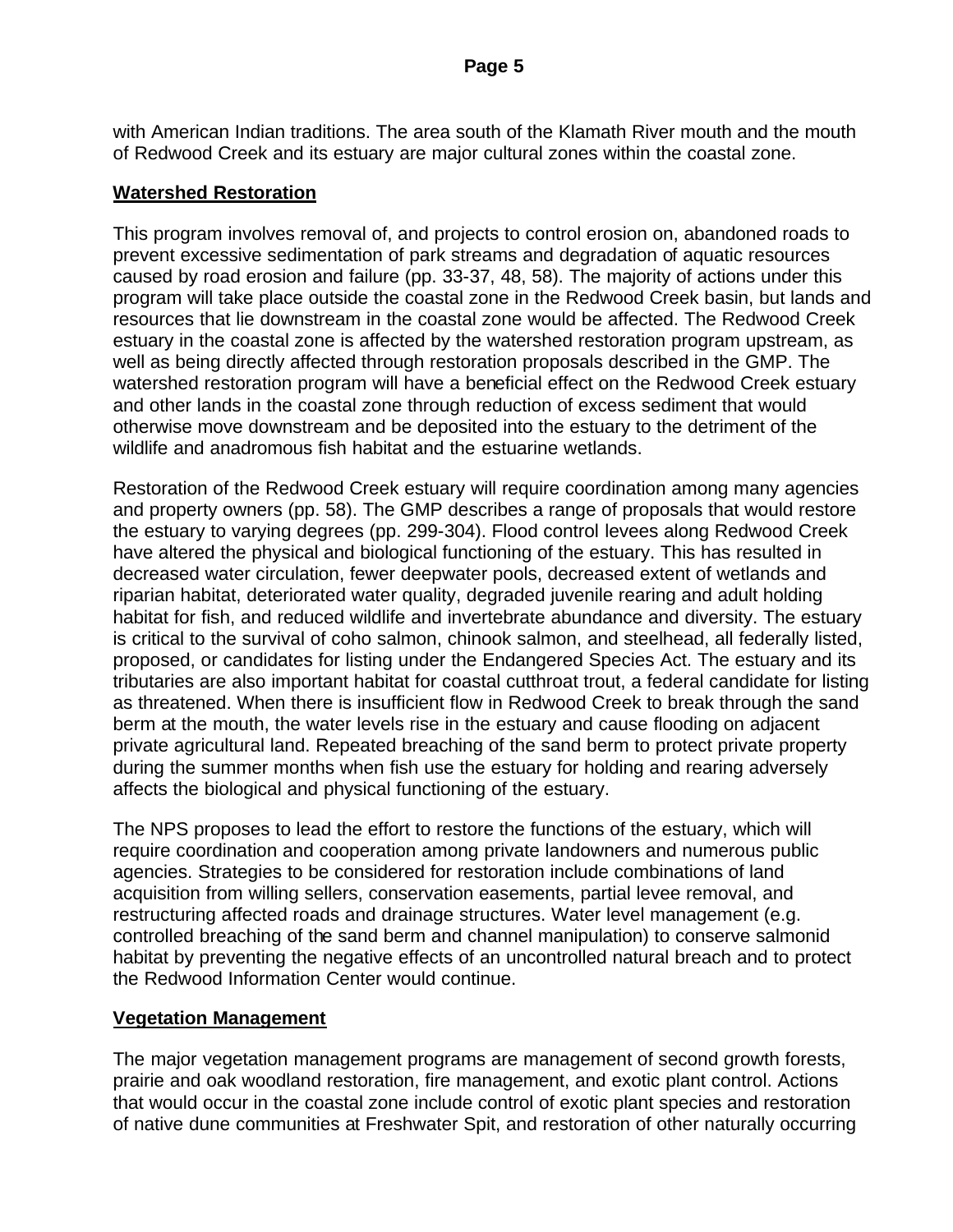plant communities. The majority of vegetation management actions occur outside the coastal zone but could indirectly affect the coastal zone through restoration of large-scale ecosystem processes.

The fire management program includes both suppression of wildland fires and use of prescribed fire to meet resource management objectives. Most fire management actions occur outside coastal zone boundaries in the drier interior areas of RNSP. Prescribed fire is being used as a tool primarily to restore native plant communities in which fire was an important ecological process.

#### **Cultural Resource Management**

Archeological sites, historic structures, cultural landscapes, and ethnographic properties will be preserved, protected, and managed under Applicable NPS laws, regulations, policies, and guidelines (pp. 268-271). For any actions that might affect cultural resources, the NPS will consult with the California State Historic Preservation Office in compliance with the 1995 Programmatic Agreement among the National Conference of State Historic Preservation Officers, the Advisory Council on Historic Preservation, and the NPS, or with the Yurok Tribal Historic Preservation Office for properties within aboriginal Yurok lands.

Several cultural resource properties listed on the National Register of Historic Places are located within the coastal zone, including the World War II Radar Site B-71 along the Coastal Drive south of the Klamath River, and portions of the Coastal Drive itself (the former Redwood Highway) north of the Klamath River. Areas within the coastal zone of ethnographic significance to local American Indians include Crescent Beach, Enderts Beach, the mouth of the Klamath River, the mouth of Redwood Creek, and several coastal prairies.

#### **Facility Development and Public Use, Recreation, and Visitor Safe**

Facilities to serve visitors or RNSP administrative needs are allowed in all management zones, with the most intensive development allowed in developed zones and no new development or new uses allowed in primitive zones other than existing trails.

Visitor facilities include visitor centers, trailheads, trails, camping areas and campgrounds, picnic areas, scenic overlooks, roads and parking areas, and comfort stations. Visitor facilities within the Coastal Zone are located at the Redwood

Information Center, Freshwater Spit, High Bluff Overlook, primitive campgrounds at Flint Ridge, DeMartin Prairie, and Nickel Creek, the Crescent Beach picnic area, the Klamath River overlook at Requa, the Lagoon Creek picnic area and trailhead, and several overlooks and parking areas along the Coastal Drive. The Yurok Brush Dance site on the south bank of the Klamath River estuary is also within the coastal zone.

NPS administrative facilities located within the coastal zone include the Requa maintenance area and park headquarters in Crescent City.

The NPS proposes to expand the park trail system and to engage in coordinated planning with other agencies for a regional trail system with links between park trails and trail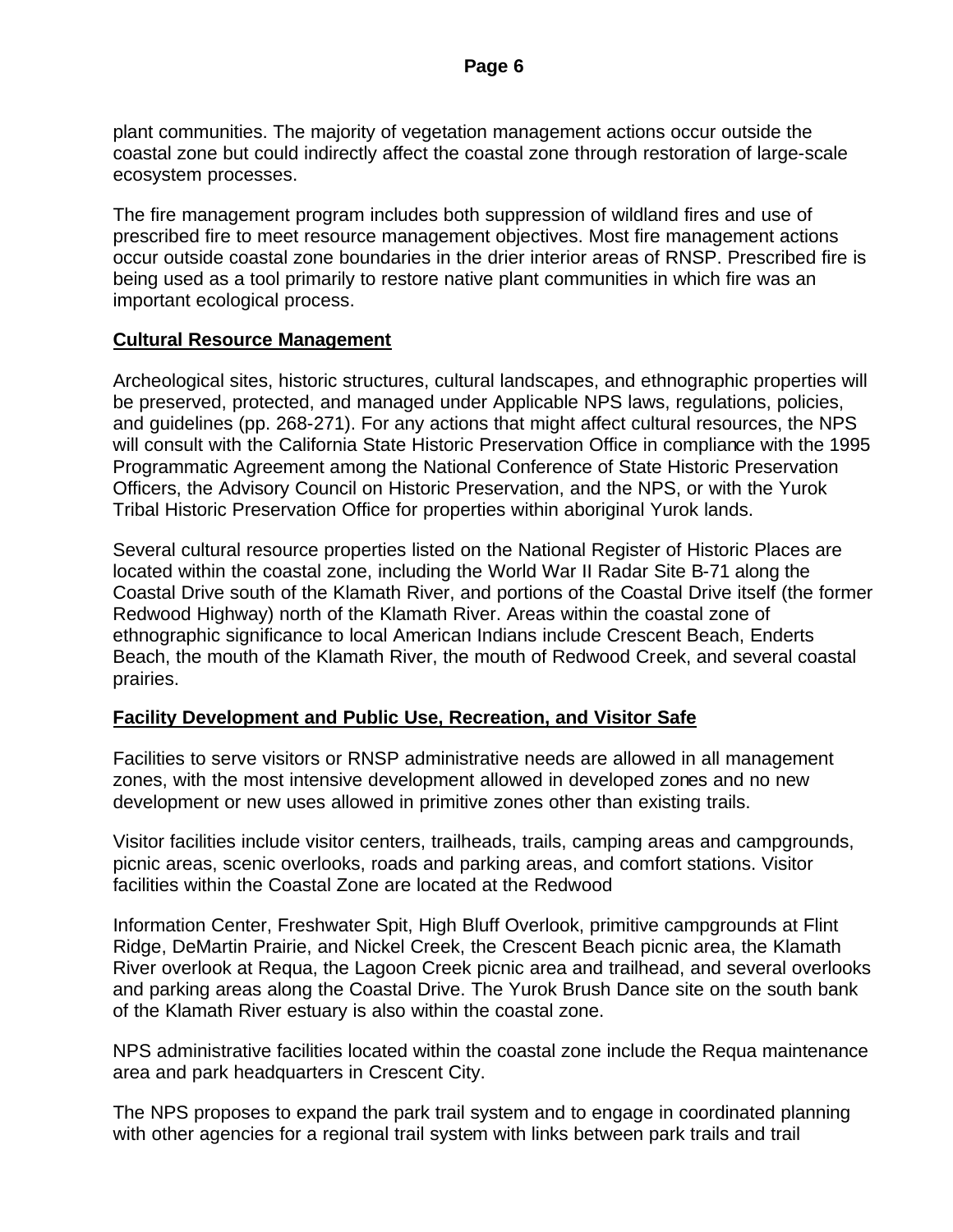systems outside the park (p. 67). A major goal of the trail program is to develop trail links between the California Coastal Trail and inland trails. Trail and backcountry management plans currently being prepared might require future federal consistency determinations for trail construction and backcountry use management proposals that are located in or affect use of lands in the coastal zone.

#### *Visitor Information Centers*

Two visitor centers located in the coastal zone provide information, orientation, and interpretive services to park visitors-the Redwood Information Center at the southern end of RNSP near Orick and the Crescent City information center in the NPS headquarters building in Crescent City near the northern end of RNSP.

The Redwood Information Center is located on the beach south of the mouth of Redwood Creek and north of Freshwater Spit. New scientific information developed since the center was constructed in the mid-80s suggests that the earthquake and tsunami hazard from the Cascadia subduction zone located several miles offshore is much greater than was anticipated based on knowledge of earthquake faults at the time of construction (pp. 63-64). Thus, the center is located in a coastal high hazard zone and is subject to a greater potential hazard than the center was designed to withstand. The center is also subject to damage from changes in the course of Redwood Creek that were not anticipated at the time of construction because the sand berm at the mouth of the creek had been regularly breached to prevent flooding of private agricultural land.

If the Redwood Information Center is significantly damaged by future events, its functions would be relocated to a new visitor center to be situated somewhere in the vicinity of Orick out of the tsunami zone. The present site of the visitor center would be converted to a day-use area with interpretive opportunities including exhibits, beach access, and boardwalks to improve access to the beach and the estuary for persons of all physical abilities.

The information and orientation services at the Crescent City information center would continue until incorporated into a multi-agency visitor center if one is developed in the Crescent City area (p. 64).

## *Freshwater Spit Visitor Use*

Freshwater Spit is the southern gateway to RNSP (pp. 67-68). The spit was stabilized and widened with fill when U. S. Highway 10 1 was rerouted onto the spit in the 1950s. Caltrans once planned to add two additional lanes to make a 4-lane highway but currently has no plans for a 4-lane road at this location. The fill area of the spit is a highway right-of-way owned by Caltrans and has been used for many years for overnight camping, primarily by recreational vehicles.

In the early 1980s after the expansion of the national park, the NPS agreed to manage the overnight camping to protect park resources and values. The NPS leased the area from Caltrans. Overnight use is allowed along a 1.5-mile-long strip of fill parallel to the west side of U.S. Highway 101. There is a 15-consecutive-day camping limit, with a 30-day annual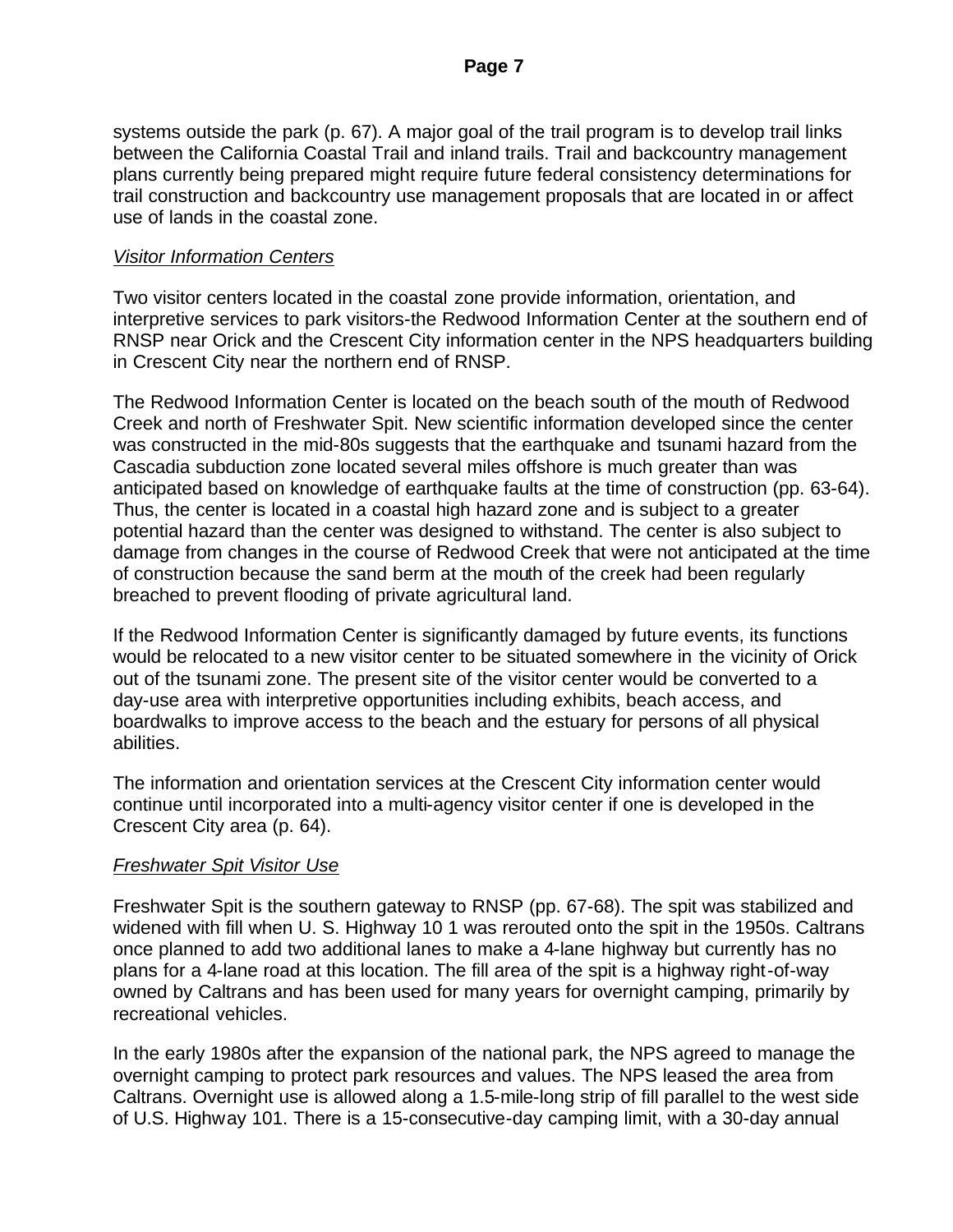limit. No fee is charged although a \$7 donation is requested. NPS policies require that a certain level of facilities, including drinking water, must be provided if a camping fee is charged. The overnight use results in sanitation and public safety problems which the NPS manages by providing portable toilets, garbage dumpsters, and law enforcement patrols.

During the summer months, the entire length of the spit is occupied by overnight users. Overnight use degrades resources and detracts significantly from the outstanding visual qualities of the area by blocking the view of the beach and ocean. Merchants in the local community of Orick believe that the campers at Freshwater Spit contribute significantly to the economy of Orick through purchases of gas, food, and supplies. Private RV park owners in the area believe that allowing free camping constitutes unfair competition with their businesses.

The NPS proposes to change the use of Freshwater Spit from overnight to day use to provide all visitors with the opportunity to enjoy the outstanding scenic values and to improve public health and safety. Site-specific planning and design will be required to implement the proposal, which will require additional consistency review. The new facility would be developed to include structured parking, safe access to the highway, pedestrian access to the beach, and appropriate interpretive exhibits and support facilities. Overnight use would be phased out over a 3-year period to allow the private sector the opportunity to develop replacement camping facilities nearby. A fee would be charged for overnight use during the phase-out period.

#### *Off-Road Vehicle Use on Beaches*

Vehicles are operated on federally administered beaches at Freshwater Spit and north, of the mouth of Redwood Creek at Hidden Beach (Humboldt County), and in Del Norte County at the mouth of the Klamath River and Crescent Beach (pp.. 68-69). This off-road vehicle use occurs in violation of NPS regulations that apply service-wide. Vehicle use at Crescent Beach is subject to a Del Norte County permit system but the other beaches are presently open to all properly registered vehicles capable of driving on soft sand. Vehicles are required to stay on the wave slope of the beach to avoid damaging native dune vegetation. Vehicles can cross Redwood Creek during those times when the sand berm prevents the creek from reaching the ocean or when the creek is low enough to allow safe crossing.

Some of the vehicle use is by commercial fishermen fishing for surf fish and smelt in accordance with the provisions of the legislative history of the 1968 legislation that established Redwood National Park. Other vehicles travel on the beaches for recreational activities such as sportfishing, beachcombing, and wood gathering, or for access for traditional American Indian uses. Removal of wood from the beaches is facilitated by off-road vehicle access. While limited wood gathering for the purpose of campfire wood collection is allowed under NPS regulations, off-road vehicle access facilitates removal of large pieces of woody debris for commercial purposes. Large woody debris on beaches in the Northwest provides shelter, nutrients, hiding places, perches, and nesting habitat for numerous species of wildlife. Wood also plays a key role in energy dissipation during storms and promotes the entrapment and retention of sand and the formation of dunes. These natural functions and processes are disturbed when large woody debris is regularly removed from the beaches after storms.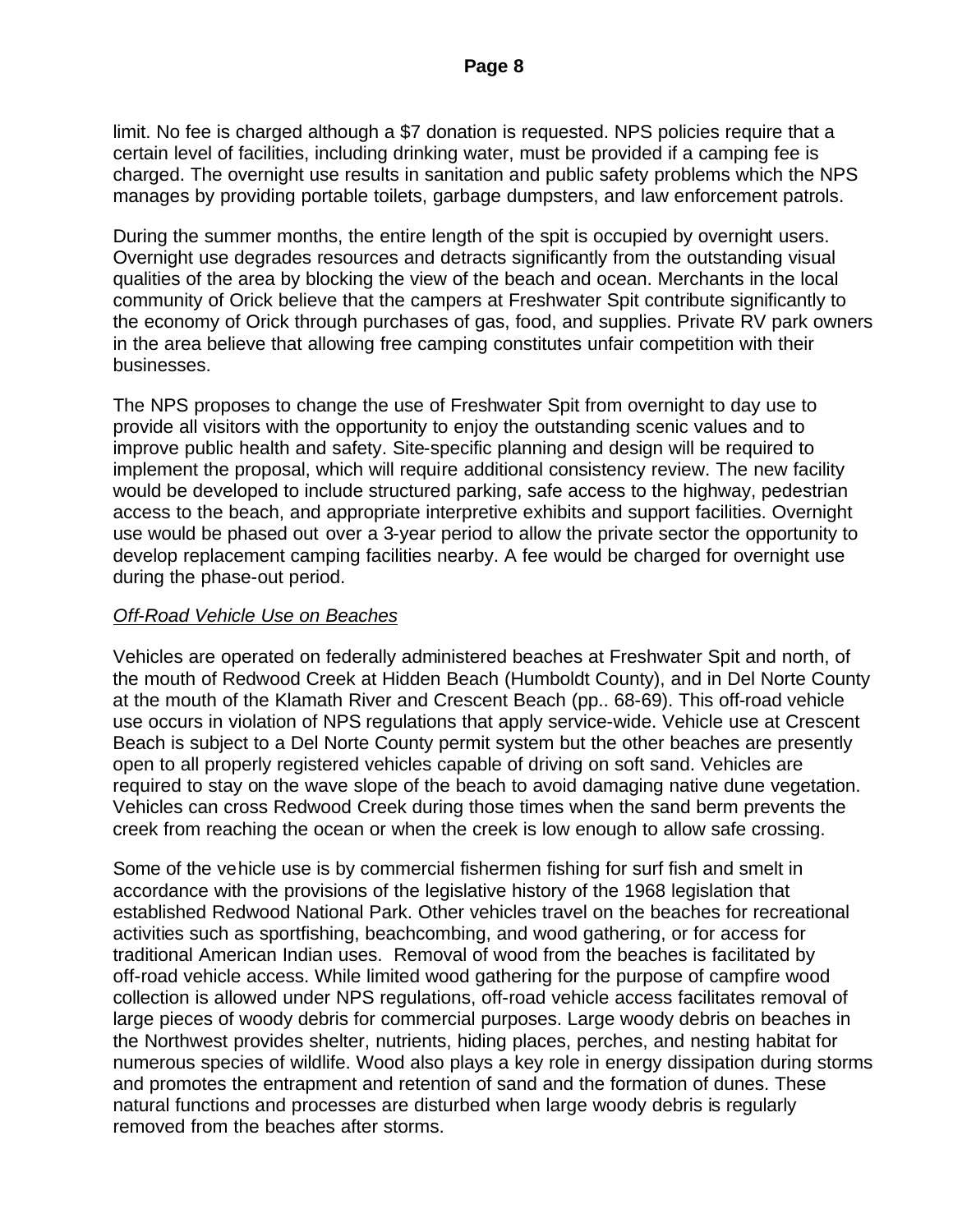The NPS proposes to enforce its service-wide regulations (3 6 CFR 4. 10) prohibiting offroad vehicle use in national parks, resulting in elimination of all off-road vehicle use other than that which is essential to provide access for commercial surf fishing activities (p. 69). These regulations are based on the requirements of Executive Orders 11644 and 11989 which established policies and constraints to protect the resources found on federal public lands from the adverse effects of off-road vehicle use.

Because of the provision in Redwood National Park's legislative history, off-road vehicle use associated with commercial fishing will be phased out over the long term, rather than eliminated immediately. Off-road vehicle use associated with commercial surf fishing at Freshwater Spit and Crescent Beach would continue by renewable, nontransferable annual permit only. Only permits issued between March 1996 and September 1, 1999 would be renewed. No new permits will be issued. Any permit not renewed in a given year will be terminated. Off-road vehicle use of beaches in connection with traditional American Indian cultural/religious activities consistent with the purposes of the parks will continue only at Gold Bluffs Beach in Prairie Creek Redwoods State Park.

The purpose of eliminating off-road vehicle use on federally owned or administered beaches is to maintain consistency in managing NPS units, to protect a nationally significant natural setting and resources, and to reduce public safety and public use conflicts that result from vehicles and pedestrians using the same beach.

#### **Visitor Access and Circulation/Roads**

The GMP proposes minor changes to several public roads located in the coastal zone. Changes to road design that might affect resources or use of lands in the coastal zone will require additional federal consistency review.

#### *Enderts Beach Road and Crescent Beach Picnic Area*

Enderts Beach Road provides 24-hour public access to the Crescent Beach picnic area, the Crescent Beach scenic overlook, a trailhead for the Coastal Trail, and the Nickel Creek primitive campground (pp. 66, 71).

At Crescent Beach, there is paved road access, a small parking area, restrooms, and a handicapped-accessible boardwalk and picnic area. The parking area, portions of the road, and the restrooms are located in a former wetland, and are occasionally flooded during intense rainy periods.

Enderts Beach Road would continue to provide public access to the Crescent Beach overlook and the trailhead for the Coastal Trail leading to Nickel Creek. campground. The overlook and nearby facilities have been subject to vandalism, generally after dark. Both the NPS and local agencies have offered rewards for information, but with little effect on the frequency or severity of the vandalism. Gating the road and/or conversion to day use has been suggested but would occur only as a last resort if efforts to resolve public use issues were unsuccessful.

The picnic area and beach access at Crescent Beach would be retained (p. 66). To protect the coastal wetlands, the access road, restroom, and parking area would be relocated out of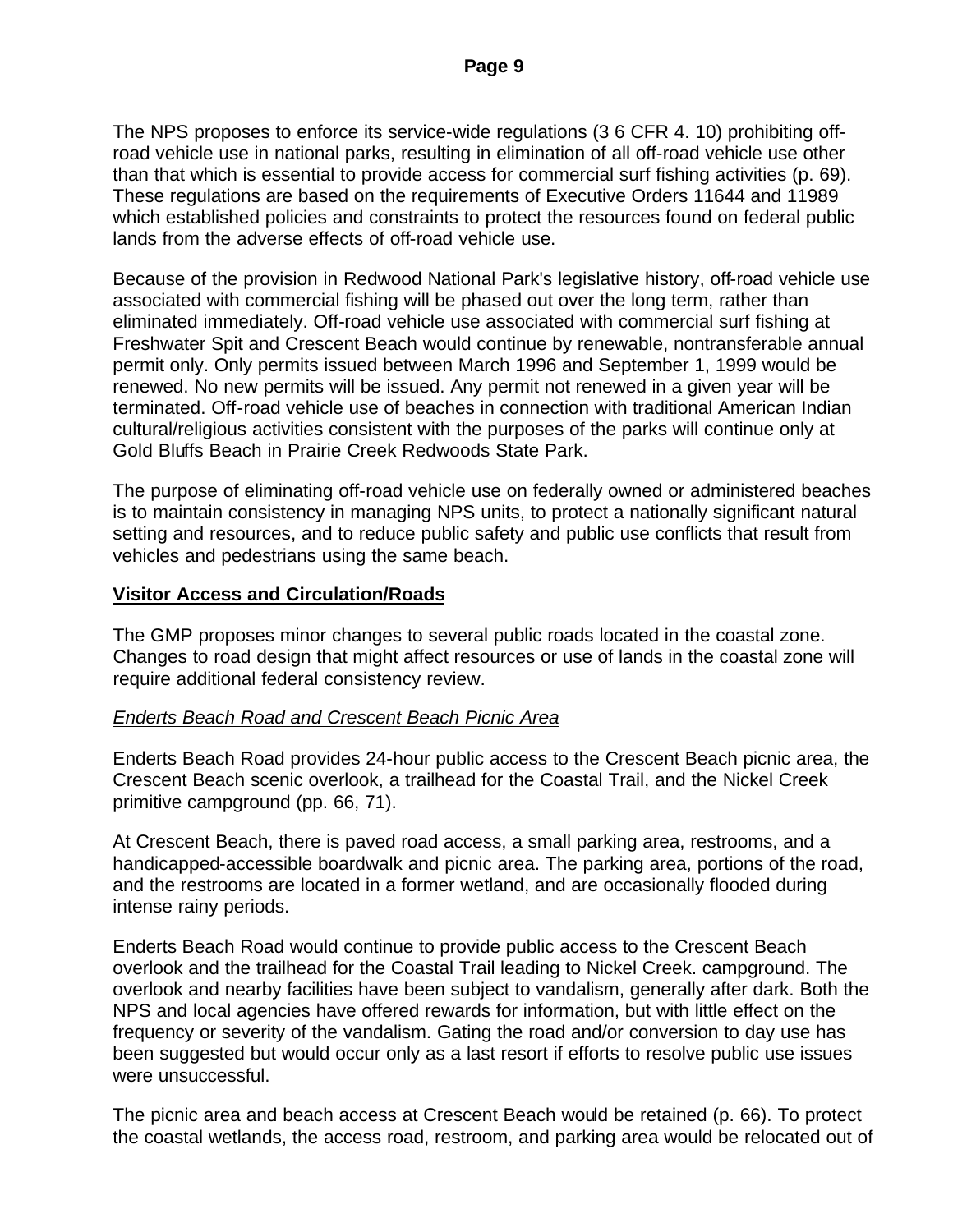the wet areas to a non-wetland site within walking distance. Options for retaining access to the beach for visitors, including those with disabilities, and for interpreting the coastal wetlands and ponds would be considered during site planning.

Changing the vehicle access to Enderts Beach Road or redesigning the Crescent Beach picnic area will require site-specific planning and will be subject to additional consistency review.

### *Alder Camp Road*

This road would be improved to provide access to trails, a picnic area, and Alder Camp Conservation Center (p. 71). Commission review for federal consistency would depend on the degree of improvement and associated development that is proposed.

#### *Davison Road- Gold Bluffs Beach Road to Fern Canyon*

Portions of this road lie within the coastal zone in Prairie Creek Redwoods State Park. These portions of the road will remain unpaved, as well as portions outside the coastal zone that are presently unpaved (p.71). Minor improvements will be made to facilitate access by two-wheel drive passenger vehicles.

### *Coastal Drive*

Drainage and surface improvements will continue to be made on the Coastal Drive (p. 72). The road will remain unpaved. Major road failure would lead to conversion to a trail.

## **Administrative Facilities**

The NPS primary maintenance facility is located in the former Air Force Radar Station at Requa. This facility lies about 800 feet above sea level in a geologically unstable area within the coastal zone. This facility and associated utilities would continue to be upgraded and improved to meet current codes. If the structural integrity of the buildings or the safety of the occupants is significantly threatened by geological instability, the maintenance functions would be relocated and the site restored (p. 74).

NPS housing at Crescent Beach will be removed when no longer needed as housing and the site restored with native vegetation.

### **V. RELATION OF RNSP GENERAL MANAGEMENT PLAN TO CERTIFIED LOCAL COASTAL PROGRAMS FOR HUMBOLDT AND DEL NORTE COUNTIES**

This section summarizes the policies in the Humboldt and Del Norte County LCPs that are relevant to management of RNSP.

## **Del Norte County LCP**

The Del Norte County LCP was certified in 1983. This plan will be revised as part of the county General Plan revision process currently underway. Policies in the 1983 LCP that are relevant to the GMP are access, protection of sensitive coastal habitats, recreation, hazard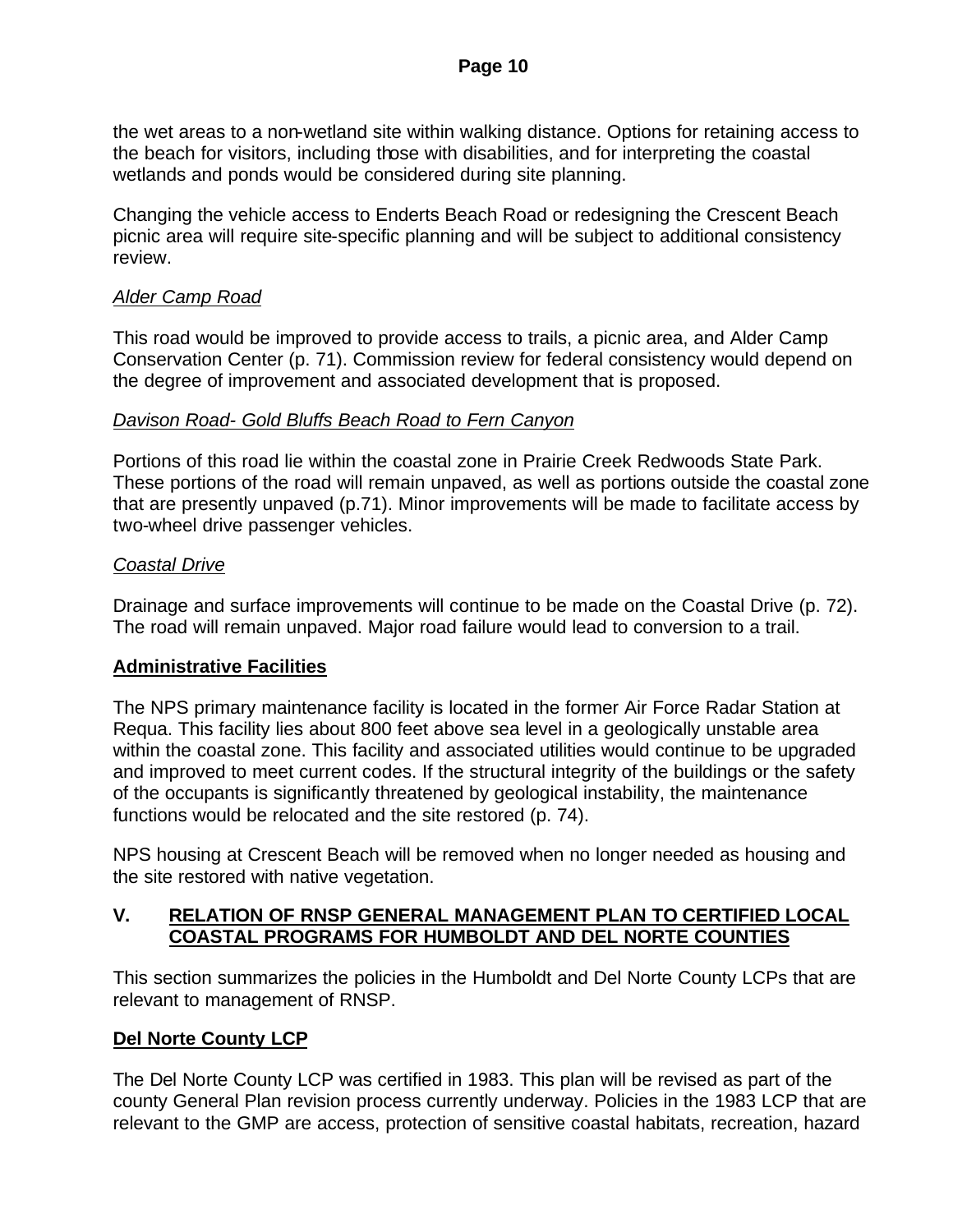areas, and visual quality. Management of NPS lands as guided by the GMP is maximally consistent with these policies.

*Protection of Sensitive Coastal Habitats*: The GMP is maximally consistent with the policies for protection of sensitive coastal habitats described on pages 60-70 of the Del Norte County LCP. Sensitive habitats listed on page 49 in the LCP that are within RNSP boundaries are the offshore rocks and islands, tidepools throughout the rocky coastline, the Klamath River estuary, wetlands and ponds in the coastal dune region at Crescent Beach, riparian systems associated with the coastal streams and creeks, and sea cliffs and bluffs. These sensitive habitats are protected by laws, regulations, policies and guidelines governing NPS areas.

The LCP directs heavy recreational use of beaches to sandy beaches rather than to tidepool areas which are susceptible to disturbance (LCP p. 62). Tidepools in RNSP are protected by NPS regulations prohibiting collecting, except for one gallon per person per day of unoccupied seashells. Offshore rocks are protected under existing NPS regulations prohibiting collection as well as under the state regulations protecting rocks lying within the Area of Special Biological Significance (pp. 176-177). The GMP does not propose any development or visitor use of the offshore rocks, although recreational use is not prohibited. The difficulty of access combined with the danger of approaching the rocks due to wind, waves, and currents provide general protection from recreational use of the rocks. Page 80 of the LCP identifies boating as a popular recreational activity on the Smith and Klamath Rivers but not on the ocean. The GMP is consistent with the LCP for protection of tidepools and offshore rocks.

The LCP notes on page 61 that a 1977 study found that vehicular traffic on tidal flats at Crescent Beach resulted in significant mortality to sand beach organisms. Thus, the NPS proposal to prohibit off-road vehicle use of Crescent Beach except by permit for commercial fishing is consistent with the LCP.

The LCP identifies the Sandmine Road ponds as important wetlands (LCP p. 64) and calls for a 100-foot buffer around adjacent development (LCP p. 66). The ponds near the Crescent Beach picnic area are part of the same system. The GMP calls for removal of some facilities out of the area adjacent to the pond and wetlands while retaining access to the sandy beach. Redesign of the existing development at Crescent Beach proposed in the GMP will require site-specific planning and design and will be subject to additional federal consistency review. This proposal is consistent with the LCP.

The LCP notes on page 68 that sea cliffs and bluffs are inherently unstable and potentially hazardous when associated with development. NPS development along the cliffs is limited to the Coastal Trail south of Enderts Beach and to the Coastal Drive south of the mouth of the Klamath River. The Coastal Drive will be converted to a trail if it fails (p.72). No direct access to the coast from unstable sea cliffs or bluffs is proposed in the GMP. The NPS Requa maintenance site is a former military site constructed in the 1950s and is known to be located on unstable ground (GMP p. 74, LCP p. 225). The GMP proposes that the maintenance functions be relocated if and when land movement threatens the integrity of the structures or safety of the occupants (p. 74). LCP policies listed on page 68 for construction on unstable areas apply to new construction. No new construction on sea cliffs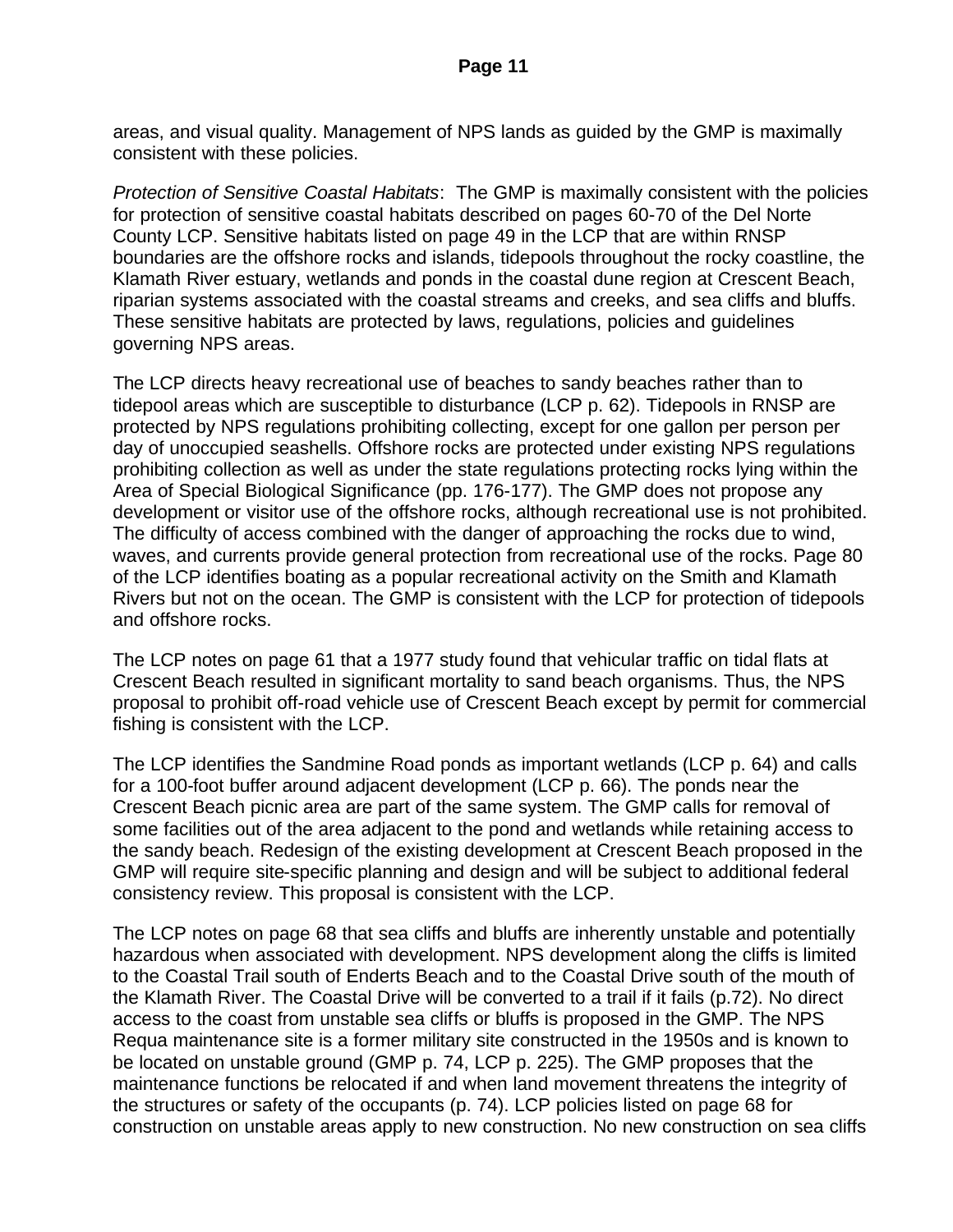or bluffs is proposed. The GMP is maximally consistent with the LCP with respect to policies for sea cliffs and bluffs.

*Recreation-Page 76* of the LCP identified the national park as dominating coastal recreational opportunities.' County goals for recreational development listed on page 7 7 are well-distributed facilities, maintenance of areas for future recreation, low-cost facilities, and protection of fragile coastal resources. The GMP proposals are maximally consistent with these goals and with the recreation policies listed on pages 83 and 84 of the LCP.

Page 79 of the LCP identifies off-road vehicle and pedestrian use of beaches as a notable recreational use conflict, which the county manages through closure of South Beach during the summer months. The NPS proposal to reduce potential pedestrian/vehicle conflicts on Crescent Beach through enforcing its regulations prohibiting general recreational off-road vehicle use on park beaches and to manage off-road vehicle access for commercial fishing by permit during a long term phase-out period is consistent with this policy and the county recommendation on pages 86 and 87 of the LCP.

It is county policy to encourage improved and increased access in the national park (LCP p. 82) while preserving and enhancing scenic and environmental values. Management of federal lands and waters under the NPS statutory mission to preserve resources while providing for visitor enjoyment of those resources and under goals specific to RNSP (GMP p. 22) is maximally consistent with these policies. A more specific county recreational policy found on page 83 is establishment of a regional trail and path system to link Crescent City to the national park. The GMP proposal that the RNSP trail system be expanded through links to trails in gateway communities and other jurisdictions to create a regional trail system (p. 67) is maximally consistent with the county policy.

Hazard Areas--GMP proposals are consistent with LCP policies listed on pages 230-233. NPS policies and guidelines for managing risk in floodplains, coastal high hazard zones, and geologically unstable areas are essentially equivalent to the county policies. Tsunami information for visitors and park staff who visit or occupy hazardous areas is being developed, and RNSP staff are working closely with county emergency services agencies to plan for evacuation in case of earthquakes and tsunamis. The US Army Corps of Engineers identified a critical erosion hazard area in RNSP along a mile of coastal cliffs south of False Klamath Cove (LCP p. 218). The GMP proposes no new development in this area but does propose retention of the existing section of the Coastal Trail.

*Visual Resources-* Under NPS laws, policies, and guidelines for managing parks, the GMP is maximally consistent with LCP policies listed on pages 257-260 relating to protection and enhancement of visual qualities and scenic values.

## **Humboldt County LCP**

The portions of the North Coast Area Plan (NCAP) of the Humboldt County LCP that are relevant to management of RNSP have been certified.

The NCAP discusses policies applicable to the entire county, with occasional references to park lands, followed by more specific recommendations and policies. Specific county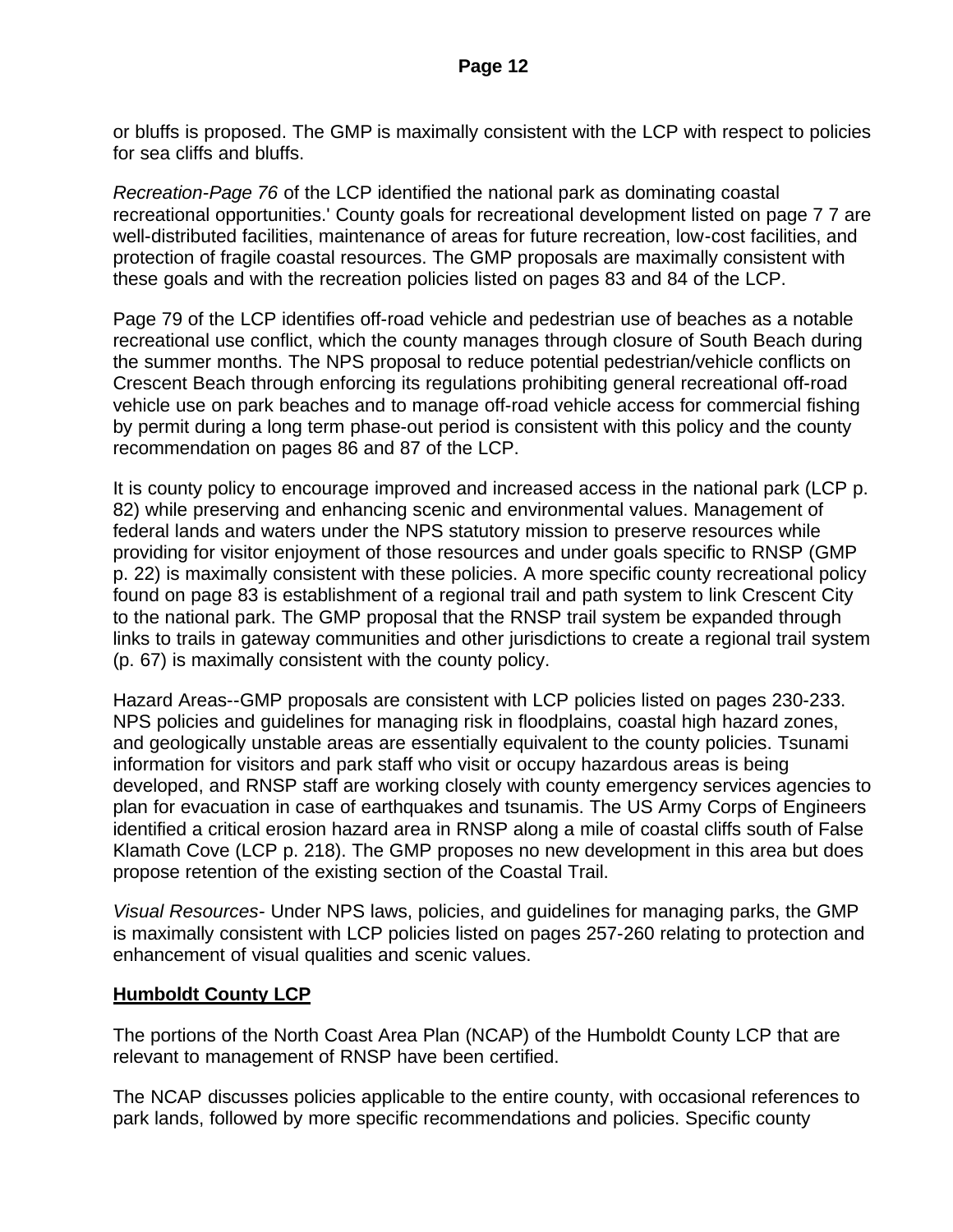policies relevant to GMP proposals are trail access to the Tall Trees Grove (NCAP 4-9); Freshwater Spit use (NCAP 4-11); commercial recreation sites at Freshwater Spit and Stone Lagoon (NCAP 4-11); and access in general (NCAP 4-14 through 4-18). Recommendations in the NCAP on planning issues related to the national park (NCAP 4 are covered in the access component The NPS proposals for Freshwater Spit use and commercial fishing access to beaches are discussed briefly under the NCAP access recommendations and in more detail under the relevant sections of the Coastal Act.

Federal lands, waters, and resources within RNSP associated with county policies for environmentally sensitive habitats (NCAP 3-22) are:

- I . the offshore waters from the Humboldt/Del Norte County line included in the Redwood National Park Area of Special Biological Significance
- 2. Redwood Creek (rivers, streams and riparian habitats)
- 3. Freshwater Lagoon and the mouth of Redwood Creek (wetlands, lagoons, and estuaries)
- 4. Critical habitats for rare and endangered species (proposed critical habitat for coho and chinook salmon in Redwood Creek).

The NCAP encourages restoration of wetland habitat of the Redwood Creek oxbow in the estuary (NCAP 3-24) under certain conditions. Several policies described under public lands resource buffers on NCAP 3-36 apply to the NPS proposals for Redwood Creek estuary restoration. The GMP proposals for restoration of the estuary in cooperation with the county, other agencies, and private landowners are consistent with these policies.

The NCAP identifies Freshwater Spit as a coastal scenic area and coastal view area (page 3-37) and the wetlands associated with Redwood Creek estuary as significant visual resources (page 4-4). GMP proposals for management of scenic and visual qualities at these areas, as well as any views of the Pacific Ocean, are maximally consistent with county policies.

Coastal Trail *linkage-Improved linkage* of the Coastal Trail with inland trails, including a trail to the Tall Trees Grove in the Redwood Creek basin outside the coastal zone is identified as a high priority in the GMP (p. 67). The GMP is maximally consistent with this policy of the NCAP.

*Freshwater Spit* use -At the time the NCAP was certified in 1982, the plan noted that Freshwater Spit was being used as an overnight campground without authorization or adequate support facilities (NCAP 4-11). Subsequently, the NPS leased the area from Caltrans, developed management alternatives for the spit in 1990 that were reviewed for consistency by the Coastal. Commission (CD-022-90), and provided minimal services to improve sanitation and safety. The GMP calls for development of a day-use area, with overnight use phased out over 3 years, and a fee charged for overnight use during the phase-out period. The NCAP states that the county policy is to prefer the private sector as the provider of visitor-serving facilities (page 3-5). The GMP proposal to phase out overnight use at Freshwater Spit over a three-year period to allow the private sector the opportunity to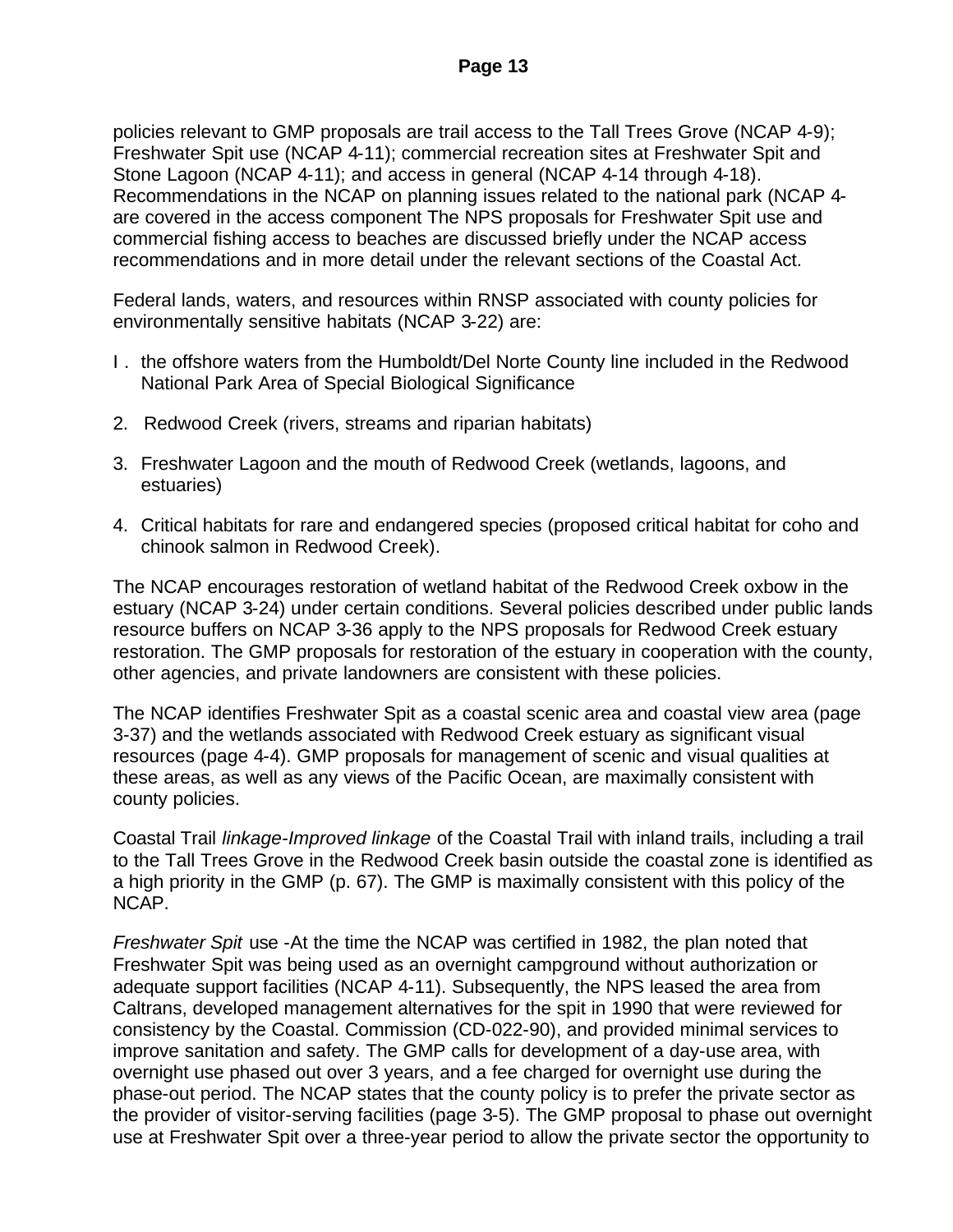develop replacement camping facilities elsewhere is maximally consistent with this policy. Based on NPS policies for charging camping fees proportionate to services provided, the temporary fee will be well within the "low cost" policy required under Section 30213. Full pedestrian access will be allowed at Freshwater Spit under the proposal, no day-use fee will be charged, and parking and restroom facilities will be provided in addition to the existing restrooms, parking, boardwalks, and picnic area at the Redwood Creek picnic area at the north end of the spit.

Commercial recreation-The NCAP recommends that the private landowner at the Redwood Trails development near Stone Lagoon investigate opportunities for establishing trail access to the national park. The landowner has initiated discussions with the NPS for trail access from the development as part of the trail planning process described in the GMP (p. 67).

*Park Planning* Issues-The primary planning issue is access which is covered under the next section.

Access-The NCAP notes that there are almost no property limits to access along the coastline. Pedestrian access to federal lands in the coastal zone in RNSP is free and unconstrained except by geological, physical, and coastal processes (cliffs, rivers and streams, tides, waves, etc.). The NCAP recommends that Davison Road be improved for access by conventional two-wheel drive sedans (NCAP 4-15). The GMP is consistent with this recommendation and proposes that minor road improvements be made to facilitate access. The GMP proposes that shuttle access be evaluated as an alternative to major road improvements that might create adverse effects on sensitive park resources. The road is presently accessible by two-wheel drive sedans, but trailers and large RVs are not recommended due to narrow width and tight curves. The GMP is partially consistent with NCAP recommendations for use of the mouth of Redwood Creek and for Redwood Creek County Park/Freshwater Lagoon, as follows.

The NCAP recommends parking, restroom, and separate pedestrian and off-road vehicle access to the beach at the mouth of Redwood Creek. This beach is continuous with the beach at Freshwater Spit except at high tides. Humboldt County granted the Redwood Creek County Park to the NPS in 1982 on the condition that it be used for park purposes in perpetuity. In 1997, the NPS upgraded the existing restroom and parking area, provided covered picnic area and boardwalks, provided separate vehicle and pedestrian access between Freshwater Spit and the picnic area, and landscaped the area with local driftwood and native plants. These improvements are consistent with the NCAP recommendations on page 4-4, and with the grant deed conditions that require that the former county park "be used and maintained in perpetuity as a public park, and only as a public park, and shall at all reasonable times be open to the public."

The GMP is not consistent with the 1982 NCAP recommendation for maintaining overnight use of Freshwater Spit, allowing vehicle access to the Freshwater Spit and Redwood Creek beaches, and allowing burl gathering. The NPS proposes to change Freshwater Spit use from overnight use to day use to improve the visual appearance of area, to protect resources, to improve public health and safety, and to provide consistency in I management of this beach with other national park beaches off-road vehicle access is prohibited in national parks, and that regulation will be enforced, although off-road vehicle access for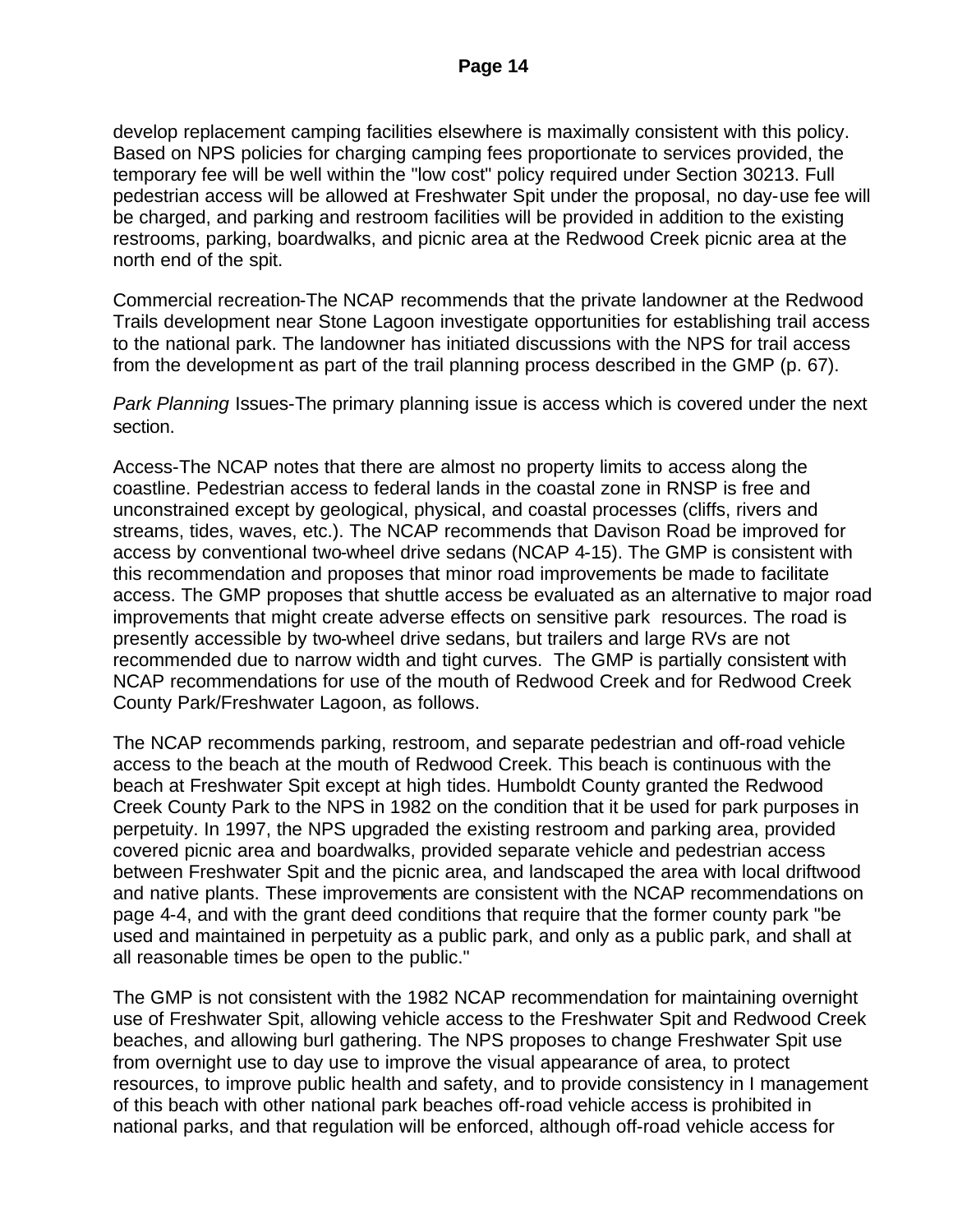commercial fishing at Freshwater Spit will be retained during a phase out period because of the provisions in the legislative history of the legislation that established the national park. The county encourages continued access for commercial wood (burl) gathering but both the off-road vehicle access and commercial removal of resources are prohibited by NPS regulations.

The NCAP recommended that parking at the boat ramp at Freshwater Lagoon be increased and the turnout improved. There were no requests for this action during the scoping and public comment periods for the recent revision of the GMP, thus it appears that this is no longer an issue. There appears to be adequate boat trailer parking along the east shoulder of Highway 101 along Freshwater Lagoon. However, the planning process for implementing the Freshwater Spit proposals will provide an opportunity for the public to reiterate this request, which the NPS would consider.

## **VI. CONSISTENCY OF NPS PROPOSALS WITH PROVISIONS OF THE CALIFORNIA COASTAL ACT**

This portion of the federal consistency determination analyzes consistency between policy sections of the California Coastal Act (Division 20, California Public Resources Code) and NPS proposals and actions on federal lands in Redwood National and State Parks included within the California Coastal Zone boundary. The relevant policies are listed first, followed by comment and analysis. Page numbers in parentheses refer to pages in the final General Management Plan/Environmental Impact Statement (GMP).

Policies under the California Coastal Act that are not applicable to NPS proposals in the GMP are:

- Article 3 (Recreation), section 30222.5 Oceanfront land; protection for aquaculture use and development;
- Article 4 (Marine Environment), section 30233 Diking, filling, and dredging, subsections (a) (1-4); section 30236 Water supply and flood control; section 30237 Habitat conservation plan; Bolsa Chica;
- Article 5 (Land Resources) section 36243 Productivity of soils and timberlands; conversions;
- Article 6 (Development) section 30250 Location, generally, subsections (a) and (b); section 30254 Public works facilities; and
- all sections of Article 7 (Industrial Development).

# **ARTICLE 2, PUBLIC ACCESS**

*Section 30210. In carrying out the requirement of Section 4 of Article X of the California Constitution, maximum access, which shall be conspicuously posted, and recreational opportunities shall be provided for all the people consistent with public safety needs and the need to protect public rights, rights of private property owners, and natural resource areas from overuse.*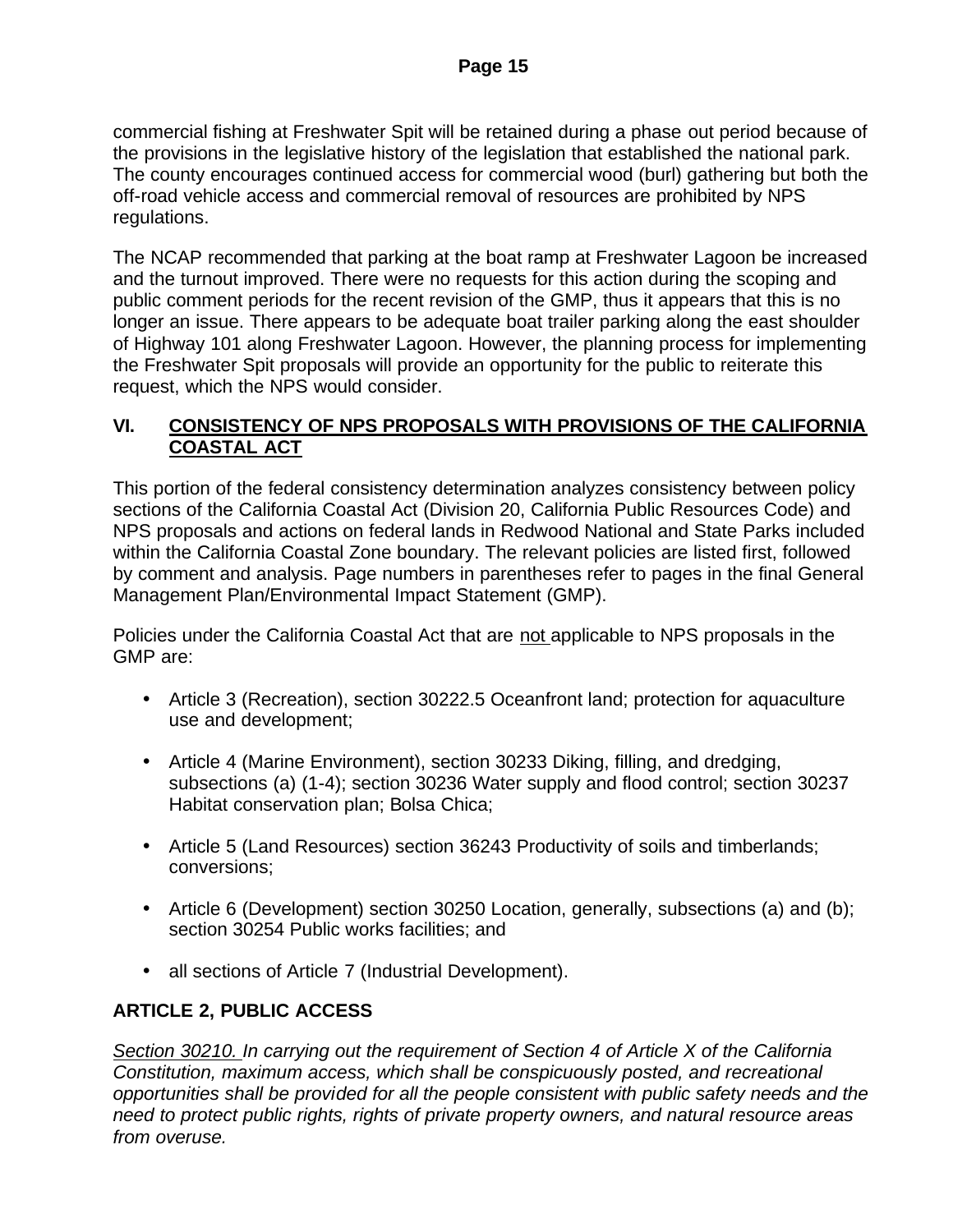*Section 30211. Development shall not interfere with the public's right of access to the sea where acquired through use or legislative authorization, including, but not limited to, the use of dry sand and rocky coastal beaches to the first line of terrestrial vegetation.*

*Section 30212. (a) Public access from the nearest public roadway to the shoreline and along the coast shall be provided in new development projects except where: (1) it is inconsistent with public safety, military security needs, or the protection Of fragile coastal resources, (2) adequate access exists nearby, or, (3) agriculture would be adversely affected. Dedicated accessway shall not be required to be opened to public use until a public agency or private association agrees to accept responsibility for maintenance and liability of the accessway.*

*Analysis and Comment:* Information on coastal access, interpretation of coastal resources, and warnings about coastal hazards will be provided to visitors in a variety of ways and at a number of locations (p. 63). Vehicle access to parklands in the coastal zone is available along the length of Freshwater Spit adjacent to U.S - Highway 10 1, at Freshwater Lagoon, at the Redwood Creek Picnic Area south of the Redwood Information Center (former Redwood Creek County Park), at the Redwood Information Center, via Davison Road leading to Gold Bluffs Beach, along the Coastal Drive north of Prairie Creek Redwoods State Park, along the Klamath Beach Road leading to the Coastal Drive, along Requa Road leading to the Klamath River Overlook, at Lagoon Creek picnic area, at the Redwood Hostel at Wilson Creek, at the Crescent Beach picnic area, and along Enderts Beach Road as far as the Crescent Beach Overlook.

Pedestrian access to the coastal zone is available from all the vehicle access points listed above and additionally along the length of the Coastal Trail, at the Yurok Loop Trail originating at the Lagoon Creek picnic area (Lagoon Creek fishing access), and at Crescent Beach extending south along Enderts Beach road to the Coastal Trail trailhead. Pedestrian access is allowed along the length of the coastline within RNSP, although safe access along the coastal bluffs and cliffs is dependent on tides.

General off-road vehicle use on federally owned beaches in RNSP will be prohibited under NPS general regulations found in 36 CFR 4. 10 pursuant to the requirements of Executive Orders 11644 and 11989. These regulations limit off-road vehicle use to designated routes and areas in certain units of the national park system but prohibit off-road vehicle use in national parks. Consistency for actions related to off-road vehicle access for commercial fishing is discussed under Sections 30234 and 30234.5.

*Section 30212.5. Wherever appropriate and feasible, public facilities, including parking areas or facilities, shall be distributed throughout an area so as to mitigate against the impacts, social and otherwise, of overcrowding or overuse by the public of any single area.*

*Comment and Analysis.* The management zoning described in the GMP prescribes resource conditions and visitor experiences that are acceptable in each zone. Facilities and use levels allowed in each zone must not exceed the conditions set for protecting resources or for the desired visitor experience. Developed and frontcountry zones in which roads and parking are allowed are well-distributed in areas that are able to withstand impacts along the 35 miles of park coastline. The GMP identifies several areas of RNSP as susceptible to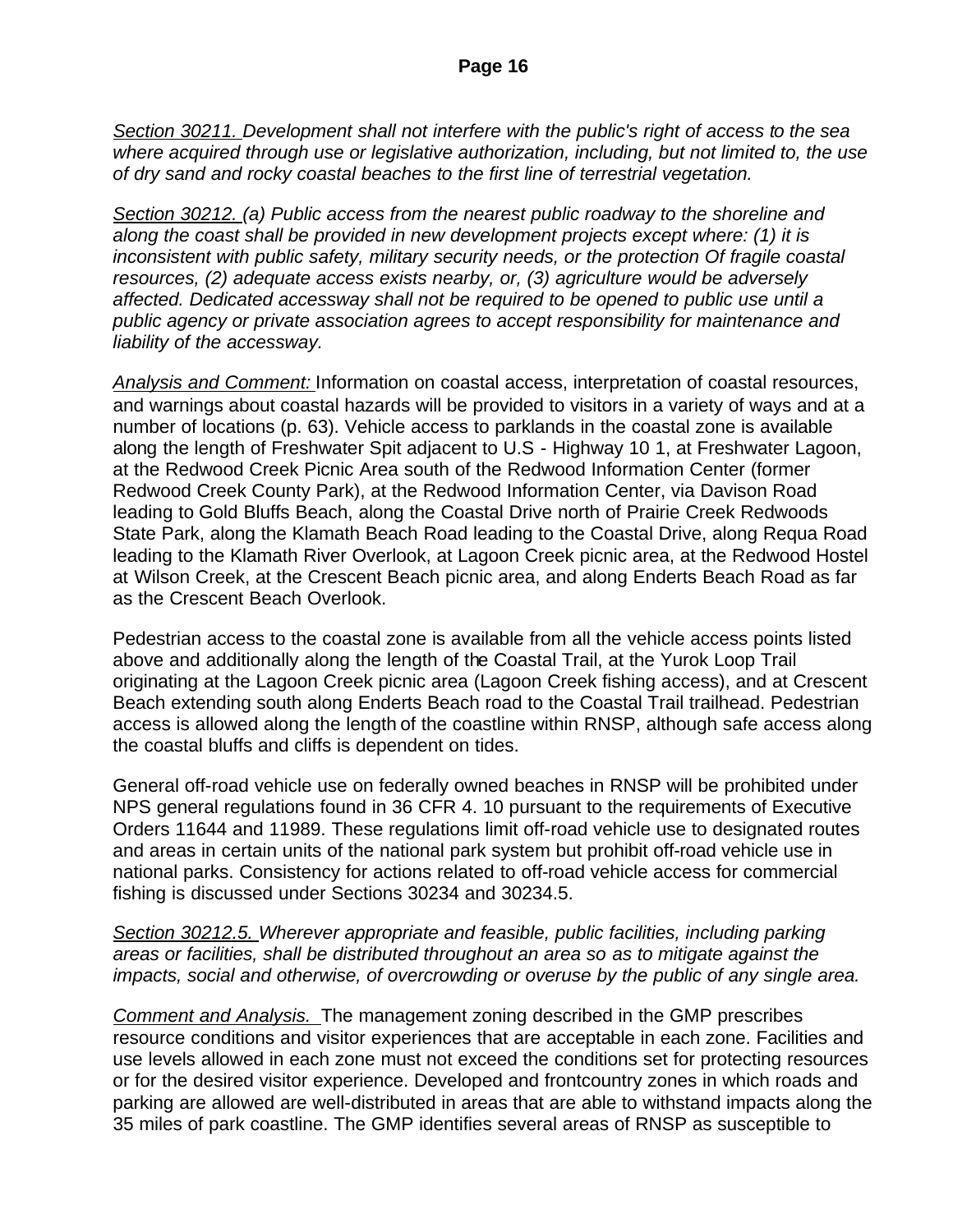crowding and calls for carrying capacity studies prior to redesign of the areas (pp. 43, 65). None of these areas is subject to federal consistency review. The present use of Freshwater Spit for overnight camping is considered by some publics to be in excess of the social carrying capacity because the spit is crowded by vehicles that block the view of the ocean. GMP proposals for Freshwater Spit address the resource impacts from this overnight use.

*Section 30213. Lower cost visitor and recreational facilities shall be protected, encouraged, and, where feasible, provided Developments providing public recreational opportunities are preferred.*

*Comment and Analysis.* No entrance fee is charged for access to federal lands and waters in RNSP. A fee will be charged for overnight use at Freshwater Spit during the 3-year period during which overnight use will be phased out. At present, a \$7 donation is requested. Under NPS policies, any fees charged must reflect the level of services provided, e.g. potable water, portable toilets versus flush toilets in restrooms, RV hookups, etc' There is no charge for primitive camping at Nickel Creek, DeMartin Prairie, or Flint Ridge. The Redwood Hostel at Wilson Creek provides low cost overnight accommodations.

*Section 30214. (a) The public access policies of this article shall be implemented in a manner that takes into account the need to regulate the time, place, and manner of public access depending on the facts and circumstances in each case including, but not limited to, the following:*

*(1) Topographic and geologic site characteristics.*

*(2) The capacity of the site to sustain use and at what level of intensity.*

*(3) The appropriateness of limiting public access to the right to pass and repass depending on such factors as the fragility of the natural resources in the area and the proximity of the access area to adjacent residential uses.*

*(4) The need to provide for the management of access areas so as to protect the privacy of adjacent property owners and to protect the aesthetic values of the area by providing for the collection of litter.*

*Comment and Analysis.* Conversion of Freshwater Spit from overnight to day-use will reduce the potential earthquake and tsunami hazard to visitors. The NPS anticipates that parking will be managed so as to maintain open vistas of the ocean uninterrupted by vehicles parked along the length of the spit. Aesthetic values will be enhanced further by removing portable toilets and garbage dumpsters from the spit, with restrooms and trash containers provided at the new day-use parking area and the existing Redwood Creek picnic area. NPS maintenance staff will continue to provide regular trash pickup at this site and at other parking areas and trailheads in the coastal zone.

## **ARTICLE 3, RECREATION**

*Section 30220. Coastal areas suited for water-oriented recreational activities that cannot readily be provided at inland water areas shall be protected for such uses.*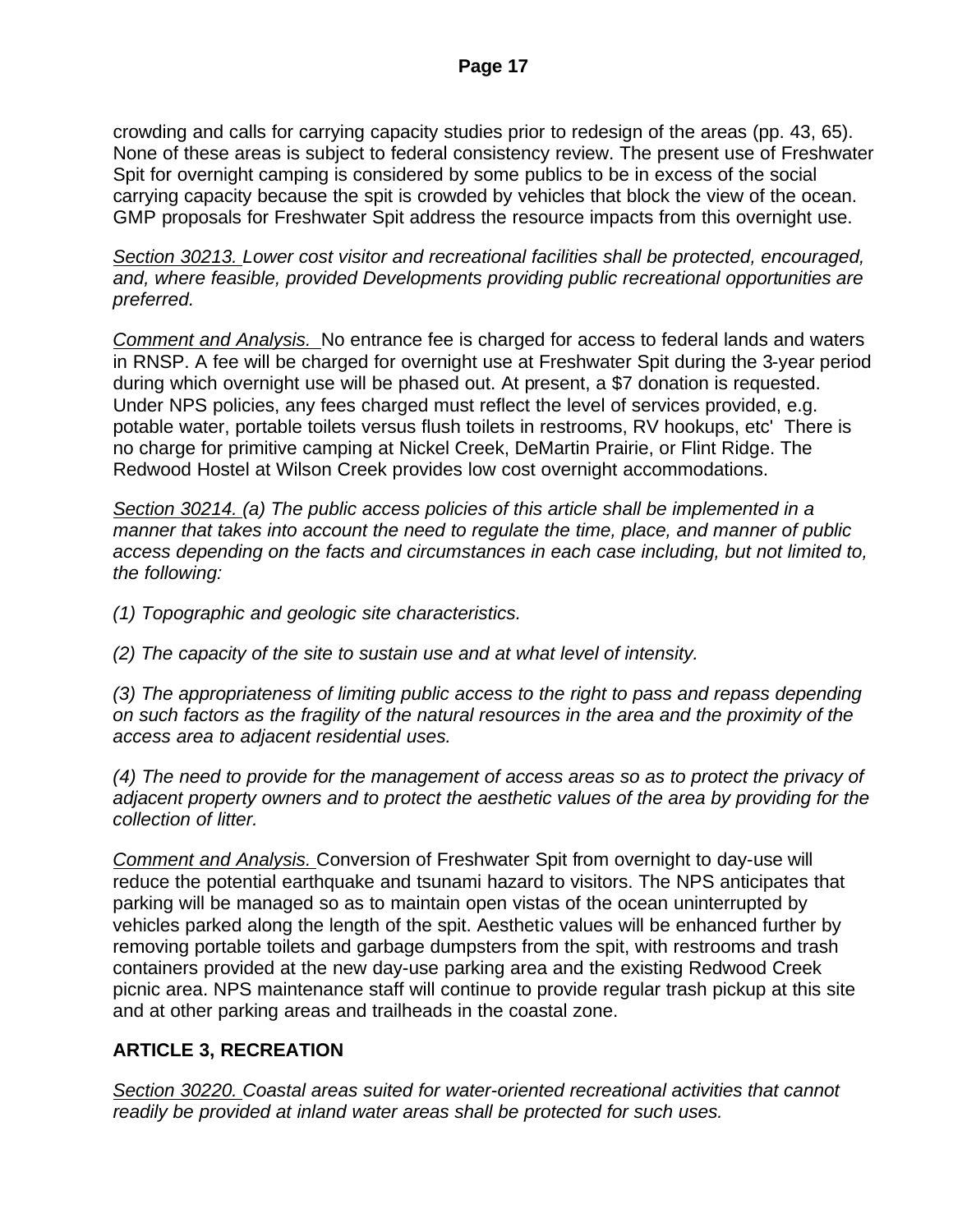*Comment and Analysis.* The primary water-oriented recreation activities in the coastal zone in RNSP are scenic viewing, beachcombing, wildlife-watching, and sport fishing. General NPS regulations prohibit removal of park resources except unoccupied sea shells as specified in the park regulations. Regulations specific to Redwood National Park allow collection of one gallon-bucket of unoccupied seashells per person per day (36 CFR 2.1 (c)(1)). The national park boundary runs north-south through the center of Freshwater Lagoon. Recreational use of waters of that portion of Freshwater Lagoon within the national park boundary is subject to general NPS regulations found in 36 CFR Part 3 that apply to boating, water skiing, fishing, hunting, and other water-based activities. The NPS has proposed general regulations under 36 CFR Parts 1 and 3 that would prohibit use of personal watercraft jet skis) on federally administered waters in RNSP, although this use would be allowed on the east side of the lagoon outside the national park boundary. Jet skiing and water skiing are uncommon uses of Freshwater Lagoon because of its relatively small size.

*Section 30221. Oceanfront land suitable for recreational use shall be protected for recreational use and development unless present and foreseeable future demand for public or commercial recreational activities that could be accommodated on the property is already adequately provided for in the area.* 

*Comment and Analysis: All* oceanfront federal lands in RNSP are and will continue to be available for recreational use consistent with NPS regulations and policies, and management zoning as described in the GMP. Management zoning allows recreational uses consistent with the desired resource condition and visitor experience. The GMP proposal for converting Freshwater Spit to day-use only is consistent with the proposing that the phase-out occur over a 3-year period to allow private facilities to replace this use nearby. Overnight camping is also available at the state park campgrounds, including ocean-side camping at Gold Bluffs Beach campground in Prairie Creek Redwoods State Park and at Clam Beach County Park in Humboldt County 25 miles south of Freshwater Spit. Numerous private campgrounds are available at Trinidad, Klamath, and Crescent City.

*Section 30222. The use of private lands suitable for visitor-serving commercial recreational facilities designed to enhance public opportunities for coastal recreation shall have priority over private residential, general industrial, or general commercial development, but not over agriculture or coastal-dependent industry.*

*Comment and Analysis:* It is NPS policy to encourage the private sector to provide commercial visitor-serving facilities outside parks. The management strategies described in the GMP reinforce this policy through NPS support of sustainable economic development and availability of visitor services in local communities that serve as gateways to RNSP (pp. 65, 69, 72).

*Section 30223. Upland areas necessary to support coastal recreational uses shall be reserved for such uses, where feasible.*

*Comment and Analysis:* Upland areas in RNSP that support coastal recreation will be allowed consistent with site-specific planning, NPS regulations and policies, and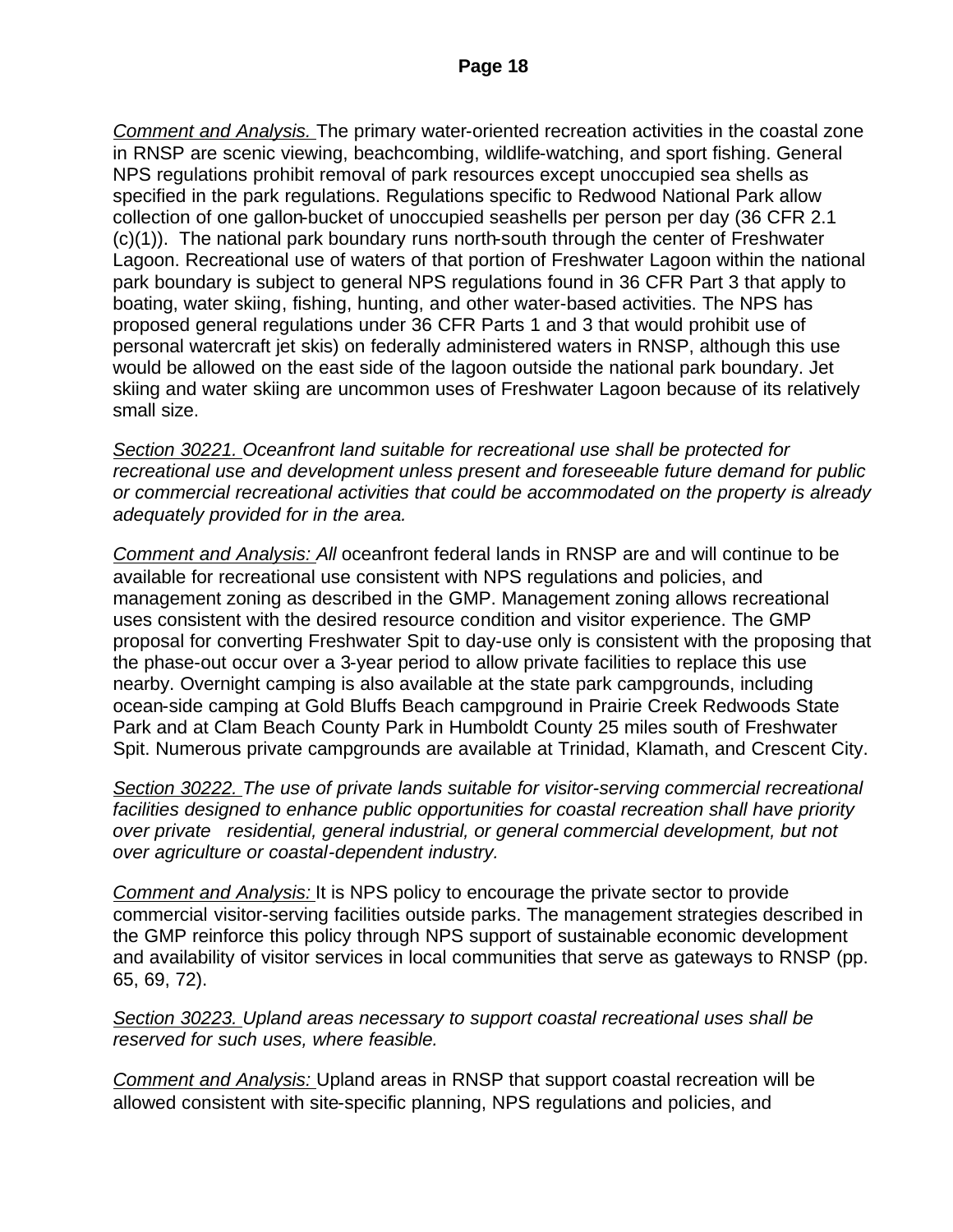management zoning as described in the GMP. Management zoning allows recreational uses consistent with the desired resource condition and visitor experience.

*Section 30224. Increased recreational boating use of coastal waters shall be encouraged, in accordance with this division, by developing dry storage areas, increasing public launching*  facilities, providing additional berthing space in existing harbors, limiting *non-water-dependent land uses that congest access corridors and preclude boating support*  facilities, providing harbors of refuge, and by providing for new boating facilities in natural *harbors, new protected water areas, and in areas dredged from dry land.*

*Comment and Analysis:* This policy is generally not applicable to NPS proposals at RNSP because there are not suitable natural harbors or other safe locations within the parks for recreational boating of the type that requires launching, berthing, and storage facilities. However, the management strategies described in the GMP reinforce this policy through NPS support of sustainable economic development and availability of such facilities in Crescent City harbor.

## **ARTICLE 4, MARINE ENVIRONMENT**

*Section 30230. Marine resources shall be maintained, enhanced, and where feasible, restored. Special protection shall be given to areas and species of special biological or economic significance. Uses of the marine environment shall be carried out in a manner that will sustain the biological productivity of coastal waters and that will maintain healthy populations of all species of marine organisms adequate for long-term commercial, recreational, scientific, and educational purposes.*

*Comment and Analysis:* Management of RNSP is maximally consistent with this policy under the laws, regulations, and policies applicable to national parks, and under park goals expressed in the GMP (p. 22). The legislation establishing Redwood National Park set aside the park in part to preserve seashores associated with the primeval redwood forests, for purposes of public inspiration, enjoyment, and scientific study (p. 8). The Pacific coastal, nearshore, and littoral environments and waters are considered significant attributes of the parks (p. 9).

The restoration of the Redwood Creek estuary has been a long-term goal of the NPS. The NPS recognizes that estuary restoration will require coordination and cooperation among many agencies and individuals, and proposes to take a leadership role to accomplish the restoration while seeking to maintain current land uses (p. 58).

The marine management zone specifies allowable uses of the area between mean high water and the national park boundary one-quarter mile offshore. The NPS recognizes that the marine environment in RNSP is dominated by intense physical forces and any allowable uses must account for these forces (p. 32).

Approximately 31 miles of the offshore waters in RNSP between Cushing Creek and the southern end of Freshwater Spit were designated as the Redwood National Park area of special biological significance in 1974 (p. 38). The NPS will continue to work with the California Department of Fish and Game to ensure that these waters are protected to the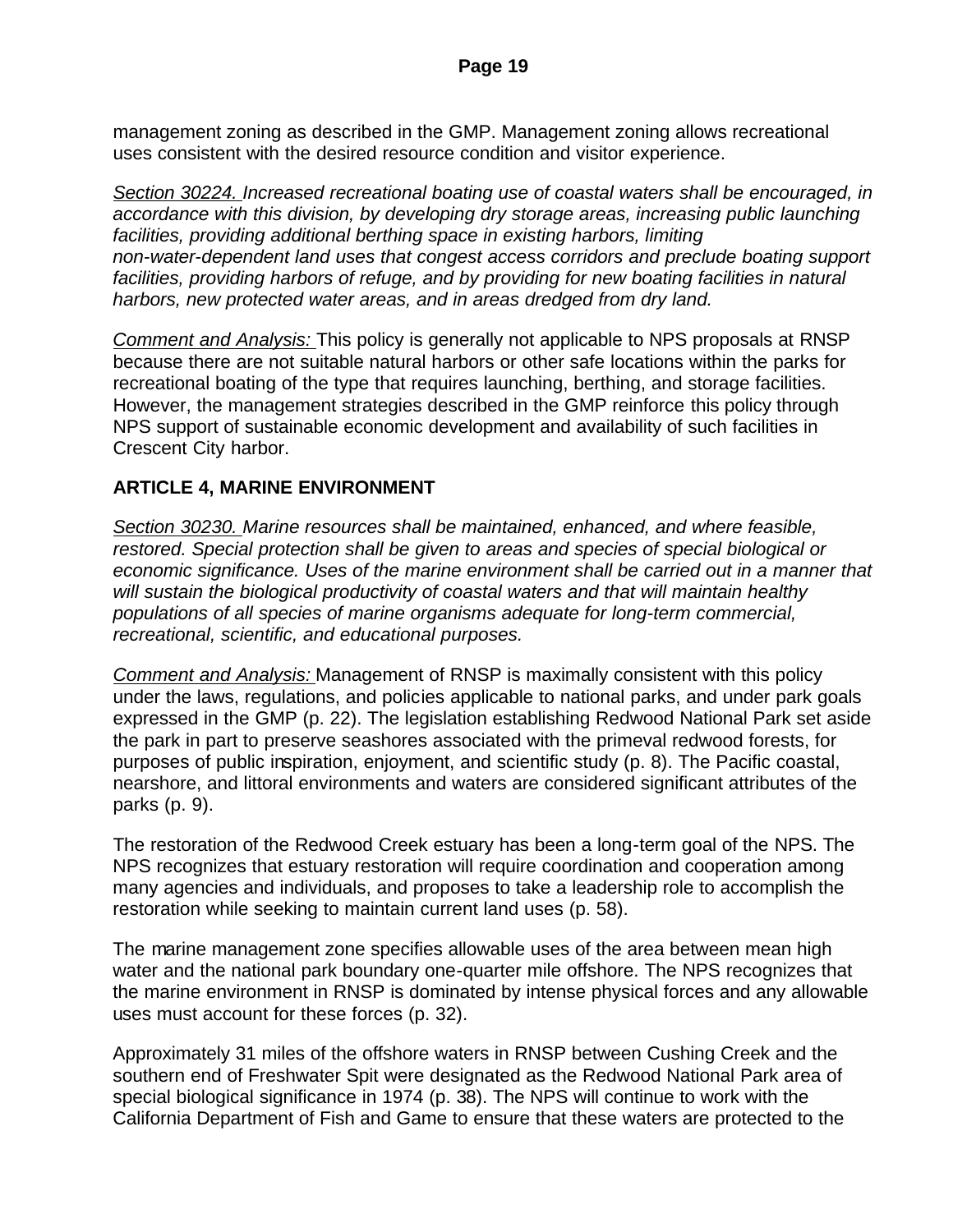greatest extent practicable, and to seek additional protection through modification of existing CDFG regulations if needed. The NPS will continue to inventory marine organisms and monitor their condition under general NPS laws and policies. With the exception of those species that can be taken under commercial and sport-fishing regulations as allowed under state law, NPS laws, policies, and regulations dictate complete protection of marine organisms.

NPS staff actively participated in the preparation of the *North Coast Area Contingency Plan*  pursuant to the Oil Spill Act of 1990 and continue to participate on the planning committee to ensure continued protection of marine resources (p. 38).

*Section 30231. The biological productivity and the quality of coastal waters, streams, wetlands, estuaries, and lakes appropriate to maintain optimum populations of marine organisms and for the protection of human health shall be maintained and, where feasible, restored through, among other means, minimizing adverse effects of waste water discharges and entrainment, controlling runoff, preventing depletion of ground water supplies an& substantial interference with surface water flow, encouraging waste water reclamation, maintaining natural vegetation buffer areas that protect riparian habitats, and minimizing alteration of natural streams.*

*Comment and Analysis* : Management of RNSP is maximally consistent with this policy. Restoration of watersheds impacted by previous timber harvest is mandated by the, 1978 legislation expanding the national park (p. 8). The restoration program is designed to reduce erosion that degrades water quality and to restore natural topography of hillslopes and stream channels (pp. 9, 17, 48, 58). Most of the restoration occurs outside the coastal zone but indirectly affects coastal resources downstream. The restoration of the Redwood Creek estuary directly affects the Coastal Zone (p. 58).

Water quality and human health in the coastal zone at visitor use areas at Freshwater Spit, the Redwood Creek picnic area, the Redwood Information Center, Lagoon Creek and Crescent Beach picnic areas are protected through adequate waste water treatment methods in compliance with applicable federal and state regulations.

*Section 30232. Protection against the spillage of crude oil, gas, petroleum products, or hazardous substances shall be provided in relation to any development or transportation of such materials. Effective containment and cleanup facilities and procedures shall be provided for accidental spills that do occur.*

*Comment and Analysis: NPS* staff actively participated in the preparation of the *North Coast Area Contingency Plan* pursuant to the Oil Spill Act of 1990 and continue to participate on the planning committee to ensure continued protection of marine resources (p. 38).

Management of RNSP does not entail activities that develop, generate, or require large volumes of hazardous substances, but the *NPS* does use petroleum products and hazardous substances incidental to actions such as facility maintenance. The *NPS* is in full compliance with federal, state and Department of the Interior regulations for use and storage of these materials, including a hazardous materials management plan.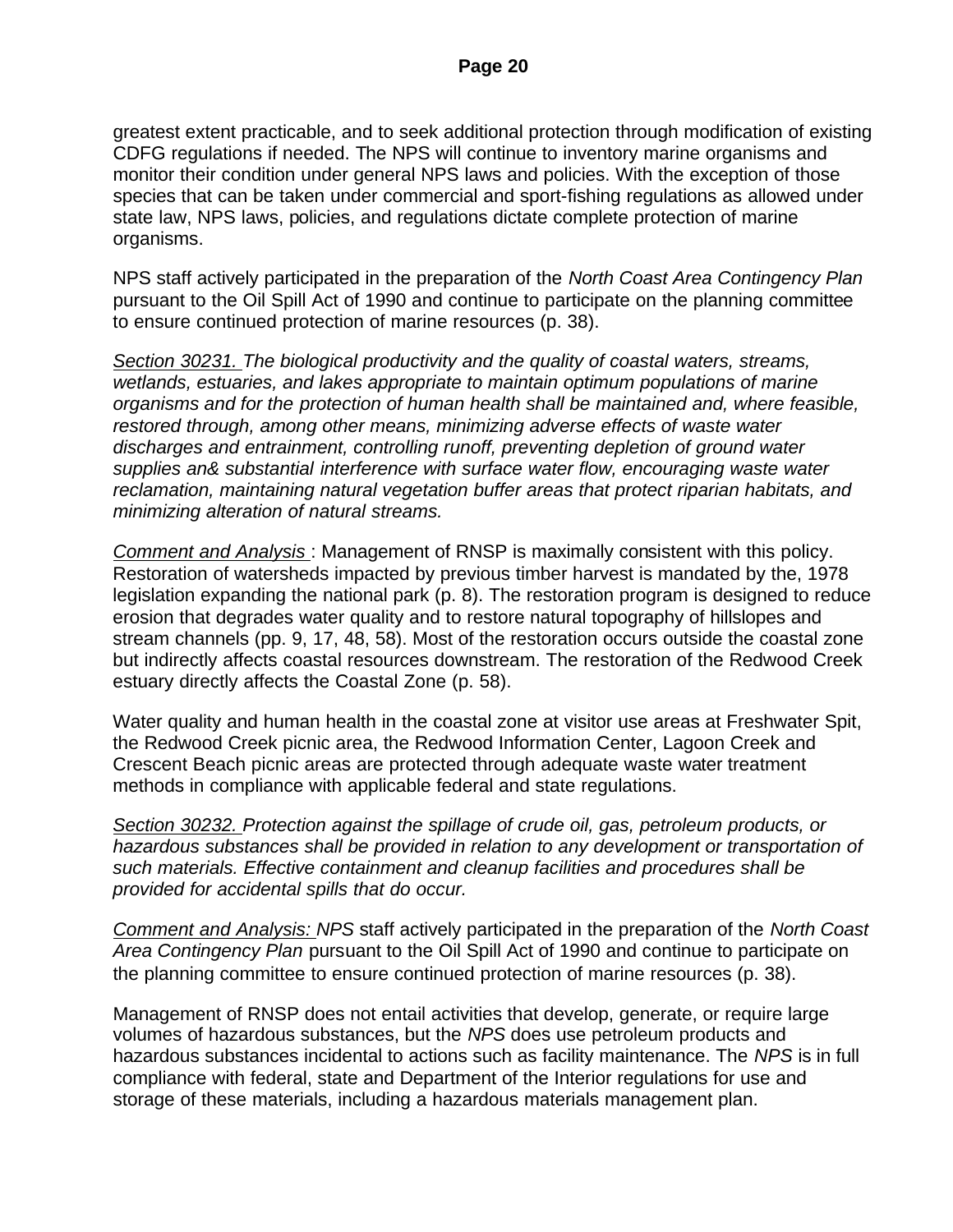*Section 30233(a). The diking, filling, or dredging of open coastal waters, wetlands, estuaries, and lakes shall be permitted in accordance with other applicable provisions of this division, where there is no feasible less environmentally damaging alternative, and where feasible mitigation measures have been provided to minimize adverse environmental effects, and shall be limited to the following:*

*(5) Incidental public service purposes, including but not limited to, burying cables and pipes or inspection of piers and maintenance of existing intake and outfall lines.*

*Comment and Analysis:* Future NPS proposals for development or maintenance requiring burial of utilities in wetlands or estuaries will be submitted for additional federal consistency determination. Likely locations for such development are Freshwater Spit, Redwood Information Center, Lagoon Creek, and Crescent Beach areas.

#### *(6) Mineral extraction, including sand for restoring beaches, except in environmentally sensitive areas.*

*Comment and Analysis:* NPS policies encourage natural coastal processes and, in most cases, prohibit beach nourishment. NPS policies for developing in-park borrow sites (including sand) for construction require that the site be the only economic source of such materials, and that such use be identified in the GMP. The GMP did not identify any construction that might need an in-park borrow source. *No* construction projects requiring in-park borrow sources are anticipated for management.

## *(7) Restoration purposes.*

*Comment and Analysis*: Management of the water levels in the Redwood Creek estuary to conserve salmon habitat and protect the Redwood Information Center requires periodic dredging to control the breaching of the sand berm separating the estuary from the ocean (p. 58). Additional dredging might be necessary as part of the program to restore the functions and values of the estuary (p. 275). The *NPS will* take a leadership role in organizing a multidisciplinary, multi-jurisdictional approach to restoration of the estuary (p. 58). The Commission found that previous actions by the NPS for estuary management were consistent with this section (CD-31-83).

#### *(8) Nature study, aquaculture, or similar resource dependent activities.*

*Comment and Analysis:* Minor dredging for scientific study might occur in coastal wetlands or estuaries. Examples include core samples in and adjacent to coastal lagoons for study of sediments deposited by tsunamis, or for studies related to sediment deposition in the Redwood Creek estuary.

(b) *Dredging and spoils disposal shall be planned and carried out to avoid significant disruption to marine and wildlife habitats and water circulation. Dredge spoils suitable for beach replenishment should be transported for such purposes to appropriate beaches or into suitable long shore current systems.*

*Comment and Analysis:* NPS policies encourage natural coastal processes and, inmost cases, prohibit beach nourishment. NPS policies for developing borrow sites (including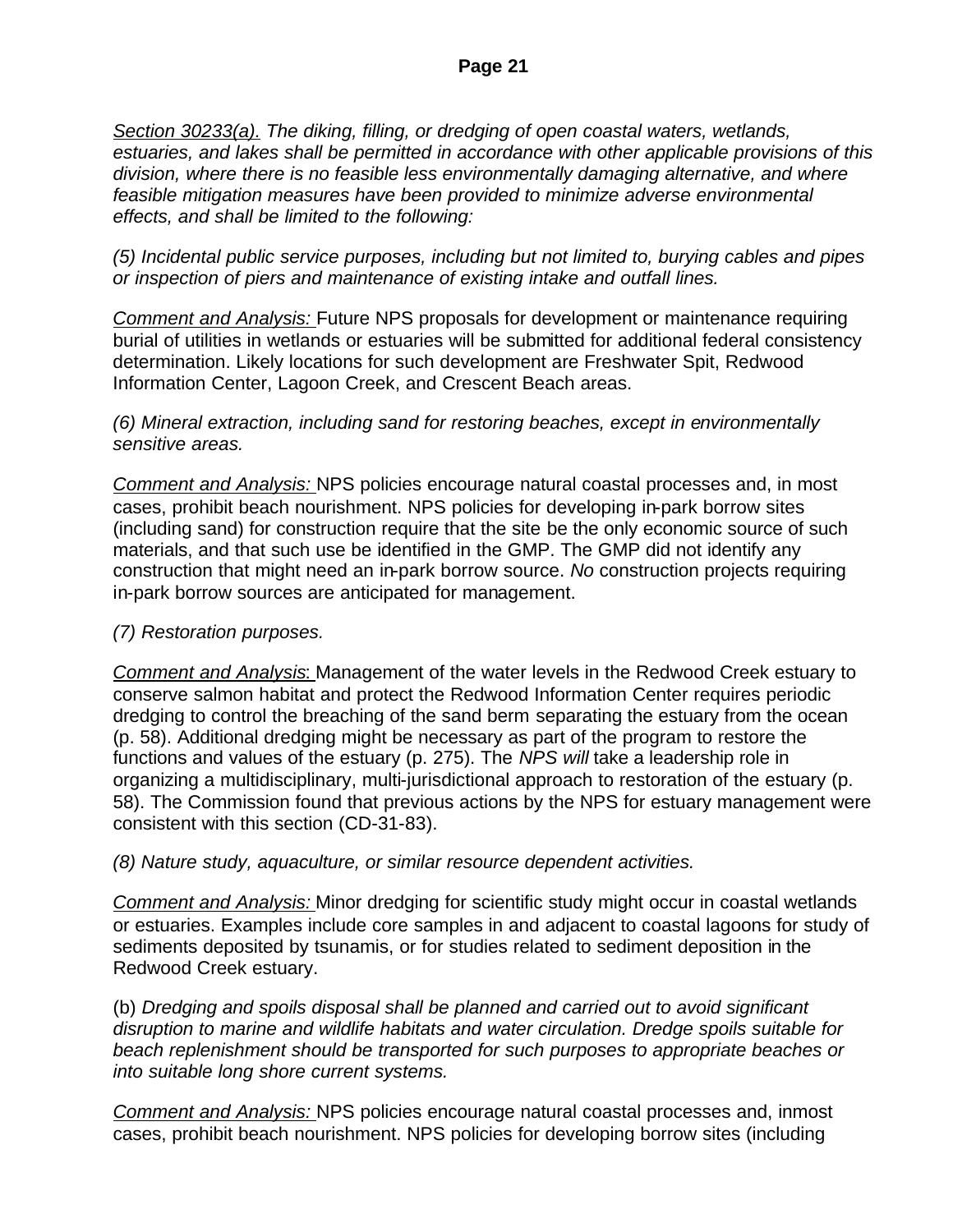sand) for construction require that the site be the only economic source of such materials, and that such use be identified in the GMP. No such proposals are anticipated for management of RNSP. The Commission found no evidence of beach regression in the vicinity of Freshwater Spit and found that previous management actions by the NPS associated with estuary restoration were consistent with the beach sand supply policies of this section (CD-31-83).

(c) *In addition to the other provisions of this section, diking, filling, or dredging in existing estuaries and wetlands shall maintain or enhance the functional capacity of the wetland or estuary. Any alteration of coastal wetlands identified by the Department of Fish and Game, including, but not limited to, the 19 coastal wetlands identified in its report entitled, "Acquisition Priorities for the Coastal Wetlands of California ", shall be limited to very minor incidental public facilities, restorative measures, nature study, commercial fishing facilities in Bodega Bay, and development in already developed parts of south San Diego Bay, if otherwise in accordance with this division.*

*Comment and Analysis:* Management of the water levels in the Redwood Creek estuary to conserve salmon habitat and protect the Redwood Information Center requires periodic dredging to control the breaching of the sand berm separating the estuary from the ocean (p. 58). Additional dredging of excess sediment might be necessary as part of the program to restore the functions and values of the estuary and associated sloughs (p. 275).

(d) *Erosion control and flood control facilities constructed on water courses can impede the movement of sediment and nutrients which would otherwise be carried by storm runoff into coastal waters. To facilitate the continued delivery of these sediments to the littoral zone, whenever feasible, the material removed from these facilities may. be placed at appropriate points on the shoreline in accordance with other applicable provisions of this division, where feasible mitigation measures have been provided to minimize adverse environmental effects. Aspects that shall be considered before issuing a coastal development permit for such purposes are the method of placement time of year of placement, and sensitivity of the placement area.*

*.Comment and Analysis:* The GMP discusses the effects of the flood control levees on the circulation and functions of the Redwood Creek estuary (pp. 179-182). The flood control levees altered circulation patterns in the estuary. Management of the water levels in the Redwood Creek estuary to conserve salmon habitat and protect the Redwood Information Center requires periodic dredging to control the breaching of the sand berm separating the estuary from the ocean (p. 58). Additional dredging might be necessary as part of the program to restore the functions and values of the estuary (p. 275). NPS staff will prepare the Redwood Creek Estuary Aquatic Resource Management Plan to outline issues, resource conditions, and threats to aquatic habitats in the estuary, summarize past research, and describe alternatives for restoring natural processes and physical conditions (p. 44). This plan will be submitted for additional federal consistency determination. The new plan will update the 1983 *Management Alternatives for the Redwood Creek Estuary.* The Commission concurred with earlier consistency determinations submitted by the NPS for management projects for the estuary beginning in 1983 and in subsequent years (CD-31-83, CD- 18-84, CD-20-85).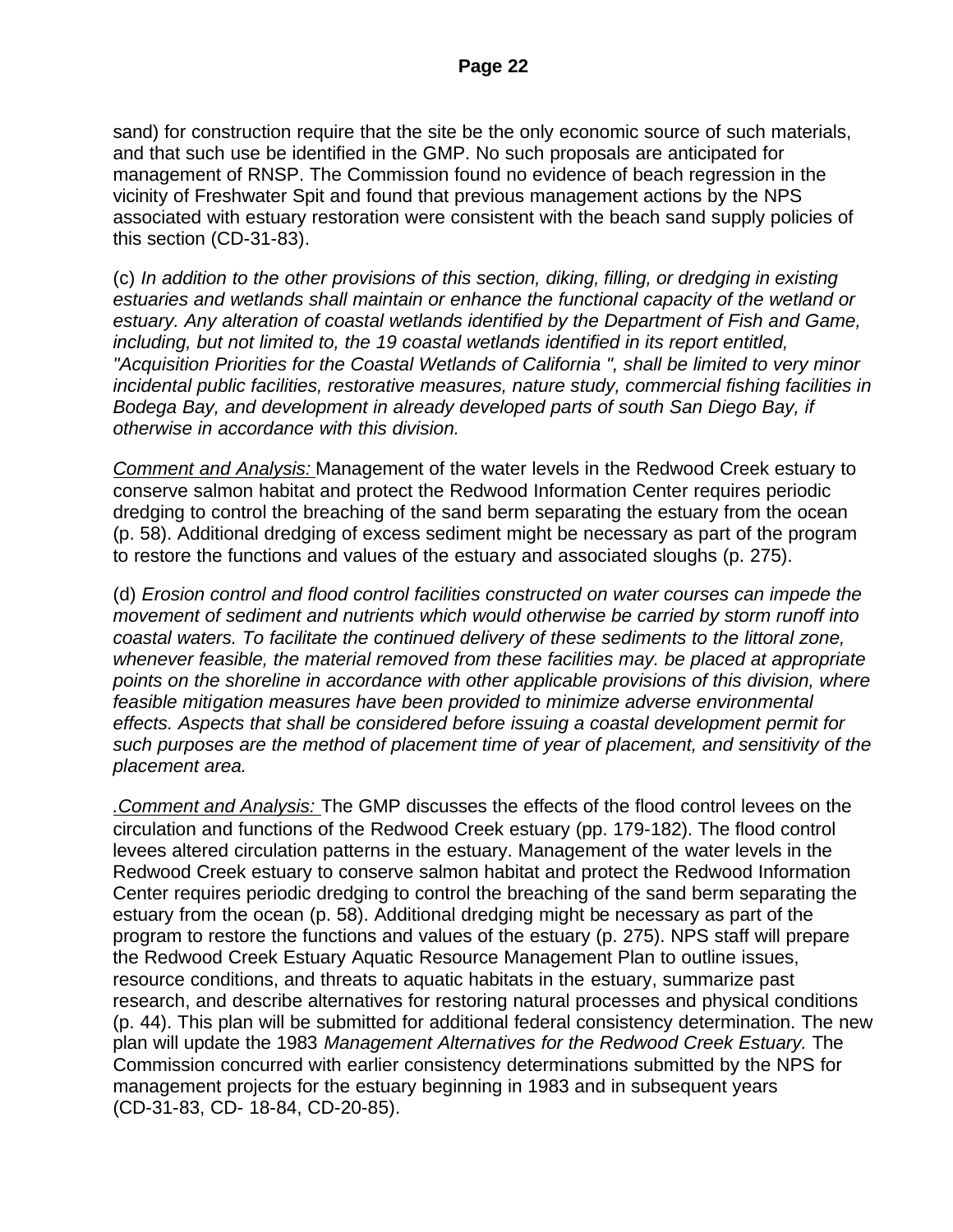### *Section 30234.*

*Facilities serving the commercial fishing and recreational boating industries shall be protected and, where feasible, upgraded Existing commercial fishing and recreational boating harbor space shall not be reduced unless the demand for those facilities no longer exists or adequate substitute space has been provided Proposed recreational boating*  facilities shall, where feasible, be designed and located in such a fashion as not to interfere *with the needs of the commercial fishing industry.*

*Comment and Analysis*: Off-road vehicle access for commercial fishing on beaches at Freshwater Spit, Klamath, and Crescent Beach will be managed under a permit system similar to that used at Gold Bluffs Beach in Prairie Creek Redwoods State Park and at those portions of Crescent Beach owned by Del Norte County. Recreational boating is not a common use of park marine waters because of the lack of safe harbors or anchorages in RNSP, and rough conditions typical in marine waters of northwestern California.

#### *Section 30234.5. The economic, commercial, and recreational importance of fishing activities shall be recognized and protected*

*Comment and Analysis*. Beach access by motor vehicle for coastal-dependent industrial uses will be allowed to the extent such uses are consistent with regulations and statutes applicable to the NPS and RNSP. Commercial and recreational fishing will continue in park waters and be governed under state laws, as provided in the legislative history for the legislation that established Redwood National Park. Limiting off-road vehicle use to vehicles used for commercial fishing only and eventually phasing out off-road vehicle use altogether will be done to meet NPS statutory obligations to protect park resources and enhance public enjoyment of park resources and values, and to provide consistent management of vehicles on beaches owned by the NPS and the California Department of Parks and Recreation within RNSP. Commercial fishing at Freshwater Spit, Klamath, and Crescent Beach will be managed under a permit system similar to that used at Gold Bluffs Beach in Prairie Creek Redwoods State Park and at those portions of Crescent Beach owned by Del Norte County 6. 68-69).

*Section 30235. Revetments, breakwaters, groins, harbor channels, seawalls,* cliff *retaining walls, and other such construction that alters natural shoreline processes shall be permitted when required to serve coastal-dependent uses or to protect existing structures or public beaches in danger from erosion, and when designed to eliminate or mitigate adverse impacts on local shoreline sand supply. Existing marine structures causing water stagnation contributing to pollution problems and fish kills should be phased out or upgraded where feasible.*

*Comment and Analysis* : NPS policies require that facilities be sited where there is no need for extensive alteration of natural topography. No future developments that would require protection from coastal processes are planned for any of the locations in the, coastal zone identified in the GMP as development zones. Breaching of the sand berm, at the mouth of the Redwood Creek estuary will continue if needed to protect the Redwood -Information Center (p. 58).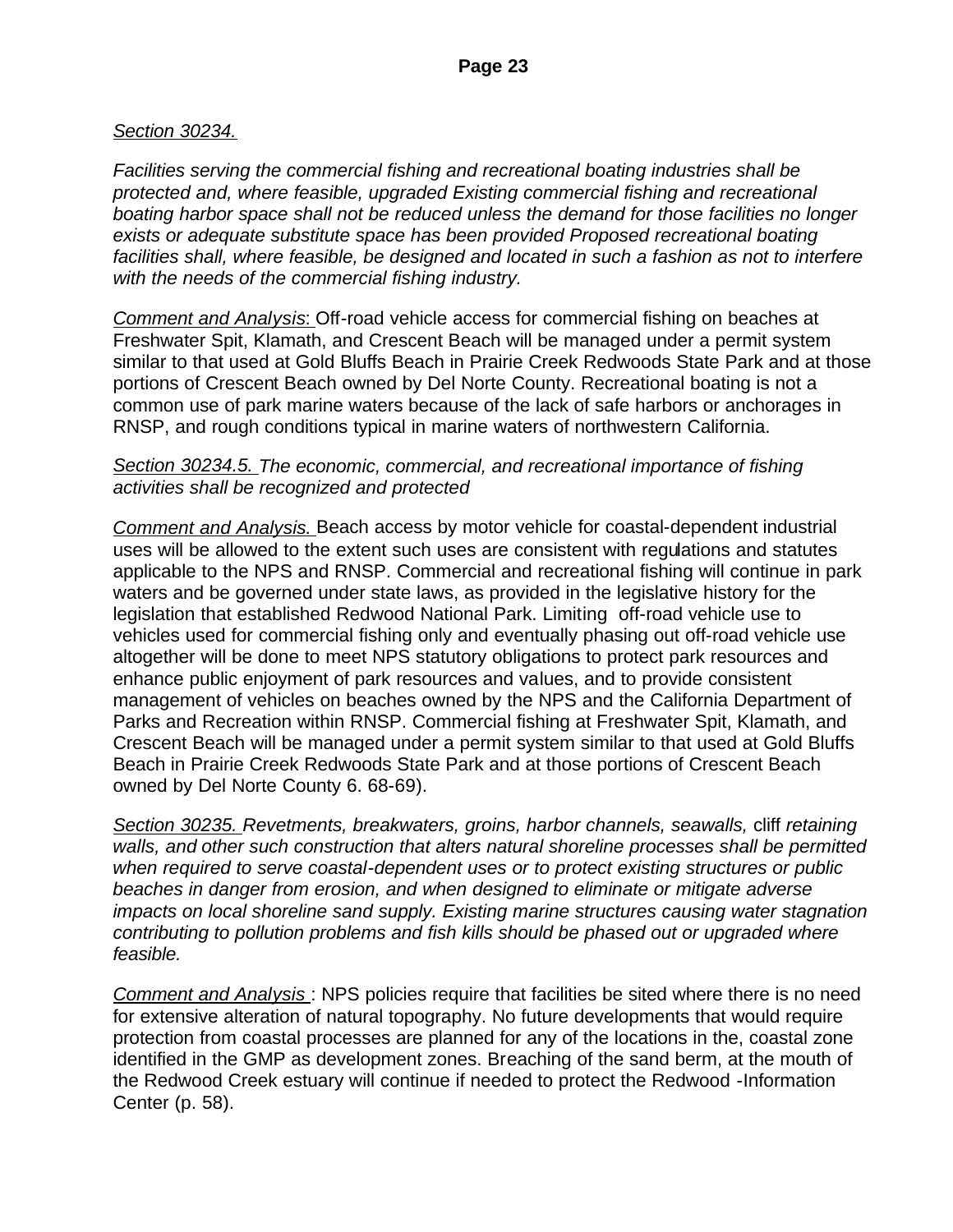# **ARTICLE 5, LAND RESOURCES**

*Section 30240(a). Environmentally sensitive habitat areas shall be protected against any significant disruption of habitat values, and only uses dependent on those resources shall be allowed within those areas.*

*Comment and Analysis:* Management of RNSP is maximally consistent with this section under existing NPS laws, policies, and guidelines.

*(b) Development in areas adjacent to environmentally sensitive habitat areas and parks and recreation areas shall be sited and designed to prevent impacts which would significantly degrade those areas, and shall be compatible with the continuance of those habitat and recreation areas.*

*Comment and Analysis:* Management of national parks is maximally consistent with this section under existing laws, policies, and guidelines. Management zones (pp. 22-32) prescribe desired resource conditions and visitor experiences, and set allowable types of uses and facilities that will not detract from desired conditions.

*Section 30241. The maximum amount of prime agricultural land shall be maintained in agricultural production to assure the protection of the areas agricultural economy, and-conflicts shall be minimized between agricultural and urban land uses through all of the following:*

*(a) By establishing stable boundaries separating urban and rural areas, including, where necessary, clearly defined buffer areas to minimize conflicts between agricultural and urban land uses.*

*(b) By limiting conversions of agricultural lands around the periphery of urban areas to the lands where the viability of existing agricultural use is already severely limited by conflicts with urban uses or where the conversion of the lands would complete a logical and viable neighborhood and contribute to the establishment of a stable limit to urban development.*

(c) *By permitting the conversion of agricultural land surrounded by urban uses where the conversion of the land would be consistent with Section 30250.*

*(d) By developing available lands not suited for agriculture prior to the conversion of agricultural lands.*

(e) *By assuring that public service and facility expansions and nonagricultural development do not impair agricultural viability, either through increased assessment costs or degraded air and water quality.*

*(1) By assuring that all divisions of prime agricultural lands, except those conversions approved pursuant to subdivision (b), and all development adjacent to prime agricultural lands shall not diminish the productivity of such prime agricultural lands.*

*Comment and Analysis:* These sections are not applicable to proposals for use of federal lands in RNSP but might apply some proposals for restoration of the Redwood Creek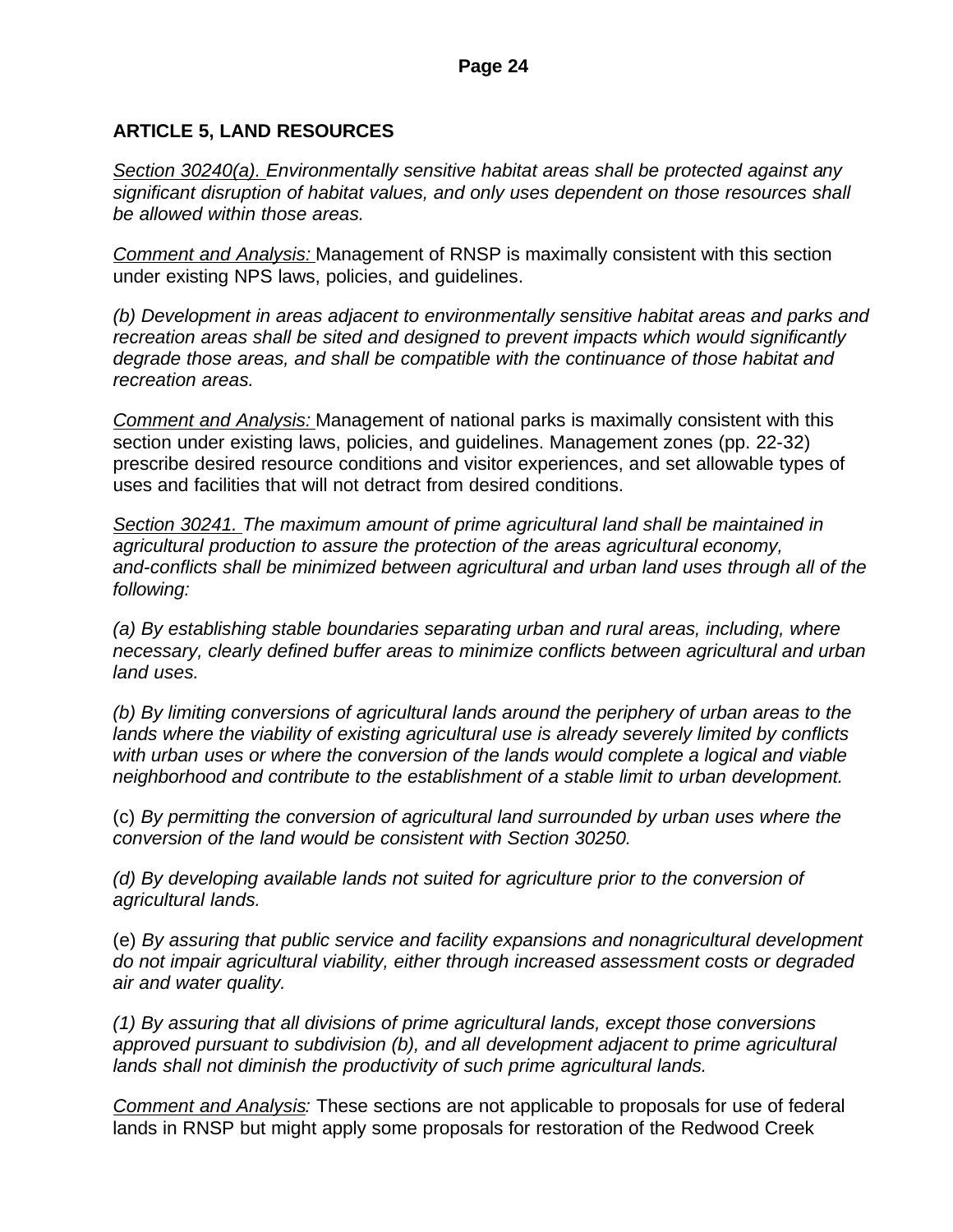estuary. Under some restoration scenarios (pp. 300-302), estuary restoration would remove land from agricultural production for wetland restoration and protection of endangered species. The NPS is seeking to restore functions and values of the estuary while retaining current land uses (p. 58).

*Section 30241.5(a). If the viability of existing agricultural uses is an issue pursuant to subdivision (b) of Section 30241 as to any local coastal program or amendment to any certified local coastal program submitted for review and approval under this division, the determination of "viability" shall include, but not be limited to, consideration of an economic feasibility evaluation containing at least both of the following elements:*

*(1) An analysis of the gross revenue from the agricultural products grown in the area for the five years immediately preceding the date of the filing of a proposed local coastal program or an amendment to any local coastal program.*

*(2) An analysis of the operational expenses, excluding the cost of land, associated with the production of the agricultural products grown in the area for the five years immediately preceding the date of the filing of a proposed local coastal program or an amendment to any local coastal program.*

*For purposes of this subdivision, "area - means a geographic area of sufficient size to provide an accurate evaluation of the economic feasibility of agricultural uses for those*  lands included in the local coastal program or in the proposed amendment to a certified *local coastal program.*

*(b) The economic feasibility evaluation required by subdivision (a) shall be submitted to the commission, by the local government, as part of its submittal of a local coastal program or an amendment to any local coastal program. If the local government determines that it does not have the staff with the necessary expertise to conduct the economic feasibility evaluation, the evaluation may be conducted under agreement with the local government by a consultant selected only by local government and the executive director of the commission.*

*.Comment and Analysis:* An economic valuation of agricultural land would be required for purchase of private agricultural land or conservation easements that are among the proposed management options for restoration of the Redwood Creek estuary (p. 3 0 1).

*Section 30242. All other lands suitable for agricultural use shall not be converted to nonagricultural uses unless (1) continued or renewed agricultural use is not feasible, or (2) such conversion would preserve prime agricultural land or concentrate development consistent with Section 30250. Any permitted conversion shall be compatible with continued agricultural use* on *surrounding lands.*

*Comment and Analysis : The* NPS proposes to take a leadership role in restoring the natural functions and values of the Redwood Creek estuary while retaining current land uses, including agricultural uses, in the lower Redwood Creek valley (p. 58). Land adjacent to the estuary purchased by the NPS from willing sellers would be used for park purposes which would include preservation of environmentally sensitive habitat such as wetlands, fish and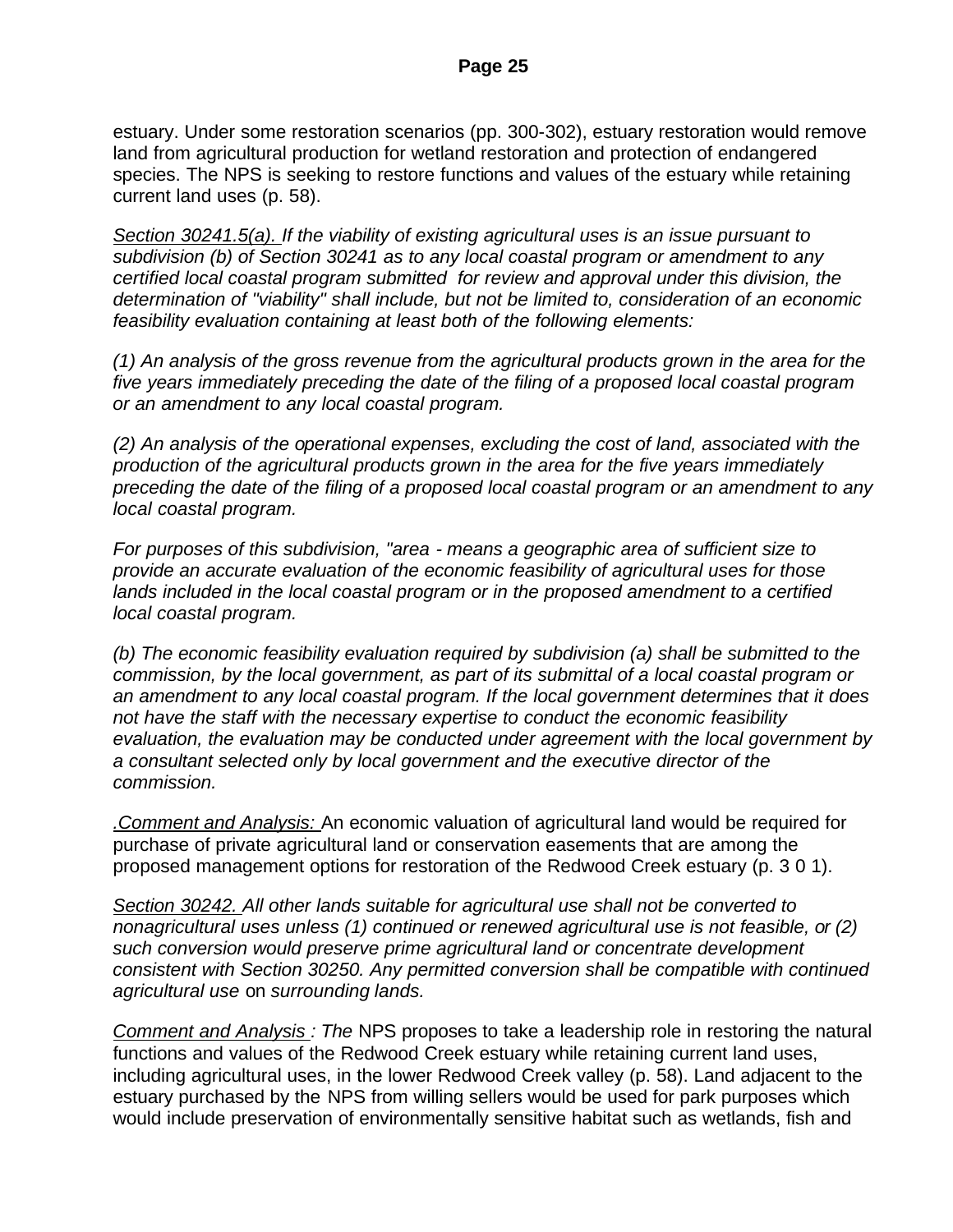wildlife habitat, and endangered species habitat. Land that becomes part of RNSP would be available for public access. If conservation easements are purchased, agricultural uses would be retained on the private lands.

*Section 30244. Where development would adversely impact archaeological or paleontological resources as identified by the State Historic Preservation Officer, reasonable mitigation measures shall be required.*

*Comment and Analysis:* Laws, policies and guidelines governing management of units of the national park system require that the NPS actively protect and preserve natural and cultural resources, including archeological and paleontological resources. Laws and regulations specific to the management of cultural resources are summarized on pp. 268- The GMP is maximally consistent with this section.

## **ARTICLE 6, DEVELOPMENT**

Section 30250*(a). New residential, commercial, or industrial development, except as otherwise provided in this division, shall be located within, contiguous with, or in close proximity to, existing developed areas able to accommodate it or, where such areas are not able to accommodate it, in other areas with adequate public services and where it will not have significant adverse effects, either individually or cumulatively, on coastal resources. In addition, land divisions, other than leases for agricultural uses, outside existing developed areas shall be permitted only where 50 percent of the usable parcels in the area have been developed and the created parcels would be no smaller than the average size of surrounding parcels.*

*(b) Where feasible, new hazardous industrial development shall be located away from existing developed areas.* 

*(c) Visitor-serving facilities that cannot feasibly be located in existing developed areas shall be located in existing isolated developments or at selected points of attraction for visitors.*

*Comment and Analysis:* Management zoning (pp. 22-32) prescribes locations of developments to serve park visitors. No new major visitor-serving developments are proposed in the coastal zone or outside of any currently developed area. GMP proposals are maximally consistent with this section.

*Section 30251. The scenic and visual qualities of coastal areas shall be considered and protected as a resource of public importance. Permitted development shall be sited and designed to protect views to and along the ocean and scenic coastal areas, to minimize the alteration of natural land forms, to be visually compatible with the character of surrounding areas\_: and, where feasible, to restore and enhance visual quality in visually degraded areas. New development in highly scenic areas such as those designated in the California Coastline Preservation and Recreation Plan prepared by the Department of Parks and Recreation and by local government shall be subordinate to the character of its setting.*

*Comment and Analysis: NPS* management of coastal areas is maximally consistent with this section under NPS laws, policies and guidelines that require that scenic and visual qualities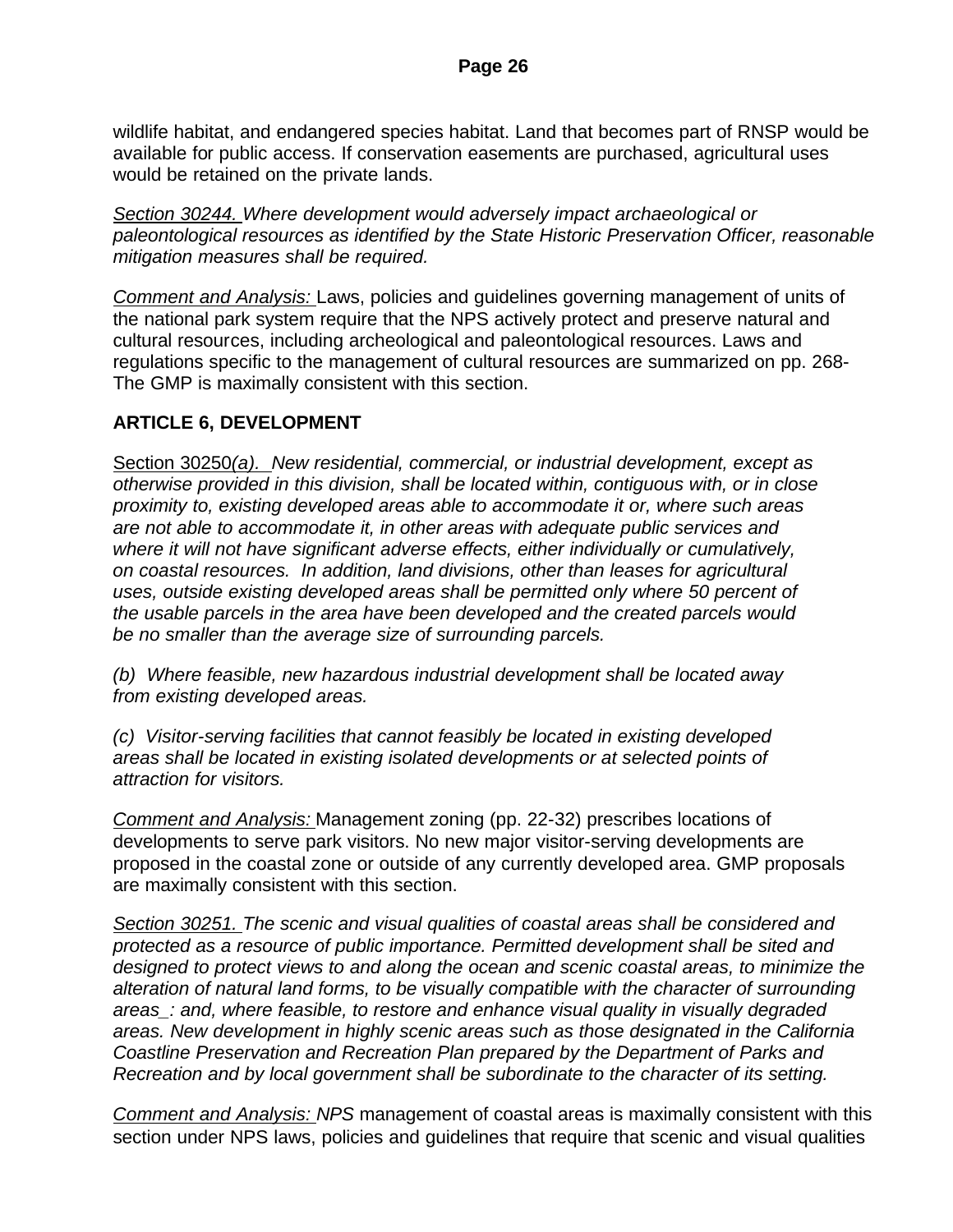of a park be protected and that all development be compatible with the visual quality of an area.

*Section 30252. The location and amount of new development should maintain and enhance public access to the coast by (1) facilitating the provision or extension of transit service, (2) providing commercial facilities within or adjoining residential development or in other areas that will minimize the use of coastal access roads, (3) providing non-automobile circulation within the development, (4) providing adequate parking facilities or providing substitute means of serving the development with public transportation, (5) assuring the potential for public transit for high intensity uses such as high-rise office buildings, and by (6) assuring that the recreational needs of new residents will not overload nearby coastal recreation areas by correlating the amount of development with local park acquisition and development plans with the provision of onsite recreational facilities to serve the new development.*

*Comment and Analysis.* Management strategies for visitor access and circulation in RNSP (p. 70) are maximally consistent with this section. The NPS is cooperating with Del Norte County to develop new or enhance existing public transit to serve park visitors, e.g. public transportation serving the Coastal Trail trailhead at Damnation Creek and the Redwood Hostel at Wilson Creek. The existing access and circulation system within RNSP is intended to enhance both vehicle access and pedestrian access to coastal areas. US Highway 10 1 through RNSP provides the primary access to park developments and visitor facilities, including coastal areas at Freshwater Spit, Lagoon Creek, and Enderts Beach. Major coastal access areas have adequate parking (Freshwater Spit, Redwood Creek picnic area, Redwood Information Center, Lagoon Creek and Crescent Beach picnic areas.)

*Section 30253. New development shall:*

*(1) Minimize risks to* life *and property in areas of high geologic, flood, and fire hazard.*

*(2) Assure stability and structural integrity, and neither create nor contribute significantly to erosion, geologic instability, or destruction of the site or surrounding area or in any way require the construction of protective devices that would substantially alter natural landforms along bluffs and cliffs.*

*(3) Be consistent with requirements imposed by an air pollution control district or the State Air Resources Control Board as to each particular development.*

*(4) Minimize energy consumption and vehicle miles traveled.*

*(5) Where appropriate, protect special communities and neighborhoods which, because of their unique characteristics, are popular visitor destination points for recreational uses.*

*Comment and Analysis:* Proposals in the GMP are consistent to the greatest extent possible with this section. Existing NPS laws, regulations, policies, and guidelines require that RNSP be managed in a manner that is maximally consistent with this section.

The NPS acknowledges that RNSP are located in an area subject to geological hazards (Cascadia subduction zone, local and distant source tsunamis, river and stream flooding, landslides). Where there is no feasible location for facilities outside the hazard zones, the